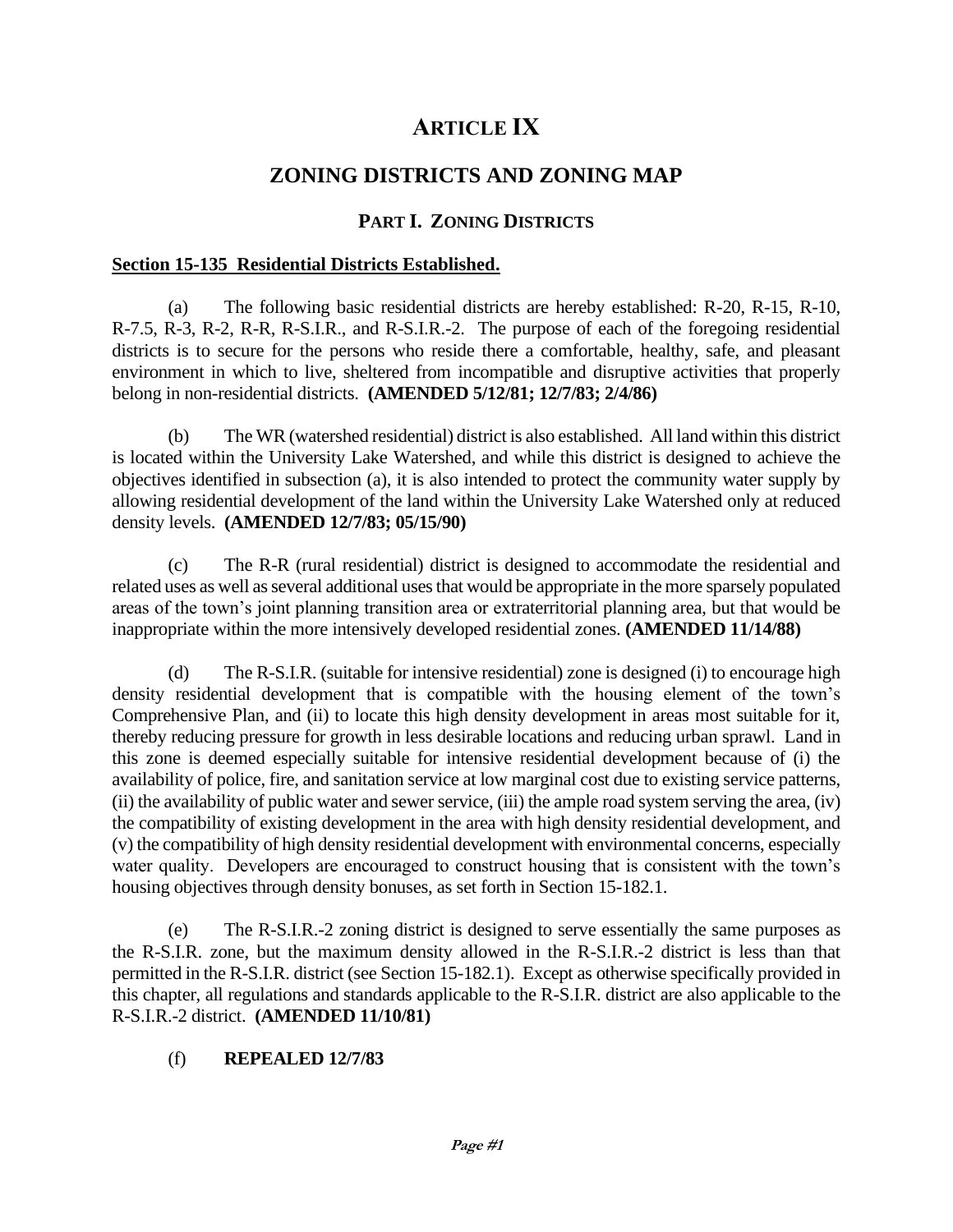#### **Section 15-135.1 Conservation District. (AMENDED 12/7/83)**

There is hereby established a conservation (C) district. The purpose of this district is to protect the public health, safety, and welfare by severely restricting development within and adjacent to certain lakes, ponds, watercourses, streams, creeks, drainage areas, floodplains, wetlands, and other flood-prone areas within the University Lake Watershed. The limited development allowed within a conservation district not only minimizes the danger to the community water supply from the more intensive development of this land but also allows this land to act as a natural buffer between more intensively developed areas and the watercourses contained within a conservation district. **(AMENDED 12/7/83)**

#### **Section 15-136 Commercial Districts Established. (AMENDED 2/4/86; 5/28/02)**

The districts described below are hereby created to accomplish the purposes and serve the objectives indicated:

- (1) **B-1(C) TOWN CENTER BUSINESS.** This district is designed to encourage and accommodate a unified, compact, contiguous shopping and entertainment area focused around restaurants, specialty shops, arts and crafts. This area is intended for development around a theme or themes consistent with the Carr Mill, The Station, and historic or old Carrboro. The area is intended to accommodate the pedestrian user. **(AMENDED 6/09/98)**
- (2) **B-1(G) GENERAL BUSINESS.** This district is designed to accommodate a broad range of business uses. This district, because of its close proximity to established residential single family neighborhoods, is limited in the types of night uses permitted. Uses may be restricted in the hours of operation where the permit-issuing authority finds that such restrictions are necessary to prevent unreasonable disruptions to the peace and quiet of a nearby residential area. **(AMENDED 12/08/92; 6/09/98; 6/20/06)**
- (2.1) **(EAT) RESTAURANT DISTRICT OVERLAY**. This overlay district is designed to accommodate on-premises (inside and outside) dining 8.100 and 8.200 restaurant uses in the  $B-1(g)$  General Business district. Because of the  $B-1(g)$  district's close proximity to established residential single-family neighborhoods, the EAT overlay is restricted to properties a minimum distance of one property width from abutting residential zones and is limited in the types of night uses permitted. In addition, emphasis is given to the existing restrictions in the B-1(g) district and the ability of the permit-issuing authority to limit hours of operation where such restrictions are necessary to prevent unreasonable disruptions to the peace and quiet of a nearby residential area. Use of property within the overlay district for 8.100 and 8.200 purposes shall require the issuance of a special use permit-A. **(AMENDED 03/21/95)**
- (3) **B-2 FRINGE COMMERCIAL.** This district is a transitional district which is designed to accommodate commercial uses in areas that formerly were residential but that now may be more desirable for commercial activities due to high traffic volumes and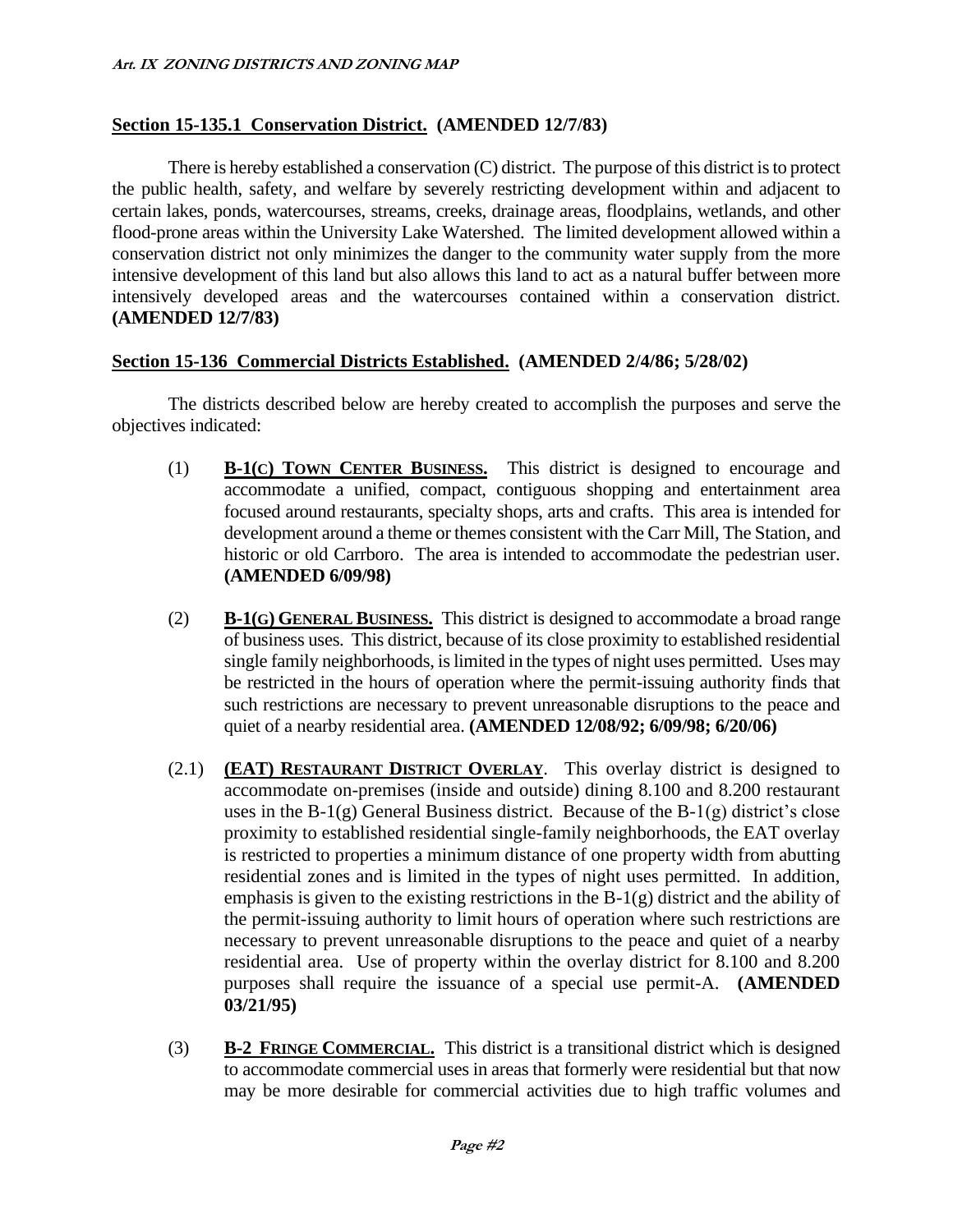proximity to other nonresidential districts. At the same time, continued residential use of existing and nearby structures, and preservation of the existing character and appearance of this area is encouraged. Accordingly, however, whenever the use of the land in this district is changed to commercial, it is intended and desired that existing residential structures be converted and adapted to commercial use rather than new buildings constructed, and to encourage this, the regulations for this district allow development at a lower density than is permitted in the B-1 districts and permit uses that tend to generate minimal traffic. In this way, the B-2 district should provide a smoother transition from the more intensively developed B-1 areas to residential areas. Any development within the B-2 district shall comply with the following requirements: **(AMENDED 9/06/88; 6/20/06).**

- a. To the extent practicable, development shall otherwise retain, preserve and be compatible with the residential character of the older homes within and immediately adjacent to this district;
- b. To the extent practicable, vehicle accommodation areas associated with uses on lots in this district shall be located in the rear of buildings so that parking areas are not readily visible from the streets; and
- (4) **B-3 NEIGHBORHOOD BUSINESS**. This district is designed to accommodate commercial needs arising at the neighborhood level, such as grocery stores, branch banks, gas sales, and the like, as well as other commercial and office uses that are of such size and scale that they can compatibly coexist with adjoining residential neighborhoods. To insure compatibility between B-3 areas and the neighborhoods, no B-3 district shall be greater than five acres, and no areas shall be zoned B-3 if any portion of a pre-existing business district lies within one-half mile in any direction. **(AMENDED 3/7/2006)**
- (5) **B-4 OUTLYING CONCENTRATED BUSINESS**. This zone is designed to accommodate a variety of commercial enterprises that provide goods and services to a larger market area than those businesses permitted in the neighborhood business district. Development regulations also permit higher buildings and increased density over that allowed in the B-3 zone. This zone is intended to create an attractive, concentrated business district in areas that are outside the town's central business district but that are served by the town's major thoroughfares. Examples of permitted uses include shopping centers, professional offices and motels. Uses that are not permitted include outside storage and drive-in theaters.
- (6) **B-5 WATERSHED COMMERCIAL**. This district is designed to accommodate commercial uses within the University Lake Watershed area without adversely affecting the community water supply.
- (7) **CT CORPORATE TOWN**. This district is designed to create a visually attractive, commercial use district with flexible space. The district is intended to provide space for assemblage and research and development type enterprises. Any structure in this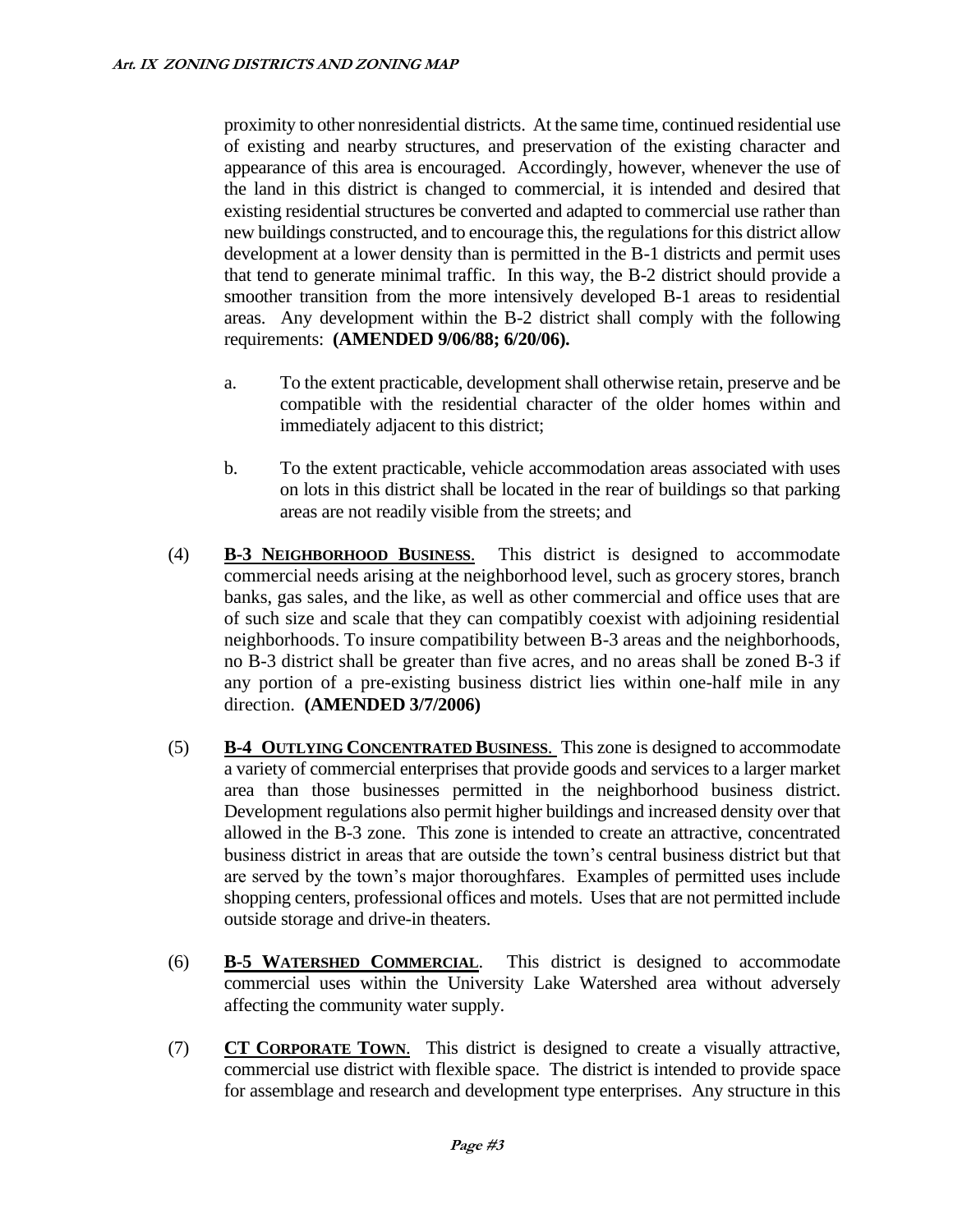district which is proposed for non-residential use shall be located a minimum distance of 50 feet from any residential dwelling unit in the district that was in existence on July 1, 1985. In order to encourage the creation of flexible space, an average minimum building height of 18 feet for any principal structure is required. The continued use of existing residential dwelling units along North Greensboro Street is encouraged. **(AMENDED 6/20/06)**

- (8) **B-3-T TRANSITION AREA BUSINESS**. This district is designed to accommodate commercial needs arising in the town's more rural neighborhoods, especially in the joint planning transition areas, and which are more appropriately dealt with at the neighborhood level than at a community or regional level. To insure compatibility between B-3-T areas and their associated rural neighborhoods, no B-3-T district shall be greater than five acres, and no areas shall be zoned B-3-T if any portion of a pre-existing business district lies within one-half mile in any direction. **(AMENDED 11/14/88)**
- (9) **O OFFICE.** This district is intended to provide locations for low intensity office and institutional uses. This district is designed for parcels three (3) acres or less in size. Rather than have new buildings constructed, it is intended and desired that any existing residential structures within the district be converted and adapted to office or institutional use. In order to assure compatibility of residential conversions or new office construction with existing and future residential development, specific performance measures to mitigate negative impacts of office development will be required. Any development within the Office (O) district shall comply with the following requirements:
	- a. Type A screening will be required between any non-residential use and adjacent properties, except for openings necessary to allow pedestrian movement between the office or institutional use and adjacent properties;
	- b. To the extent practicable, vehicle accommodation areas associated with uses on lots in this district shall be located in the rear of buildings so that parking areas are not readily visible from the streets, unless doing so would adversely affect adjoining residential properties;
	- c. Whenever a new building is erected in this district, (i) the exterior walls shall be constructed of materials commonly used on the exterior walls of single-family residences (such as brick, stone, wood, or fabricated residential lap siding made of hardboard, vinyl, or aluminum); (ii) the pitch of the roof shall have a minimum vertical rise of one foot for every five feet of horizontal run; provided that this requirement shall not apply to lots that have frontage on any street where, within the same block as the property in question, at least 75% of the buildings (in place on April 16, 1991) that front along the same side of the street do not have roofs that comply with this pitched roof standard; and (iii) windows shall be of a type commonly used in single-family residences;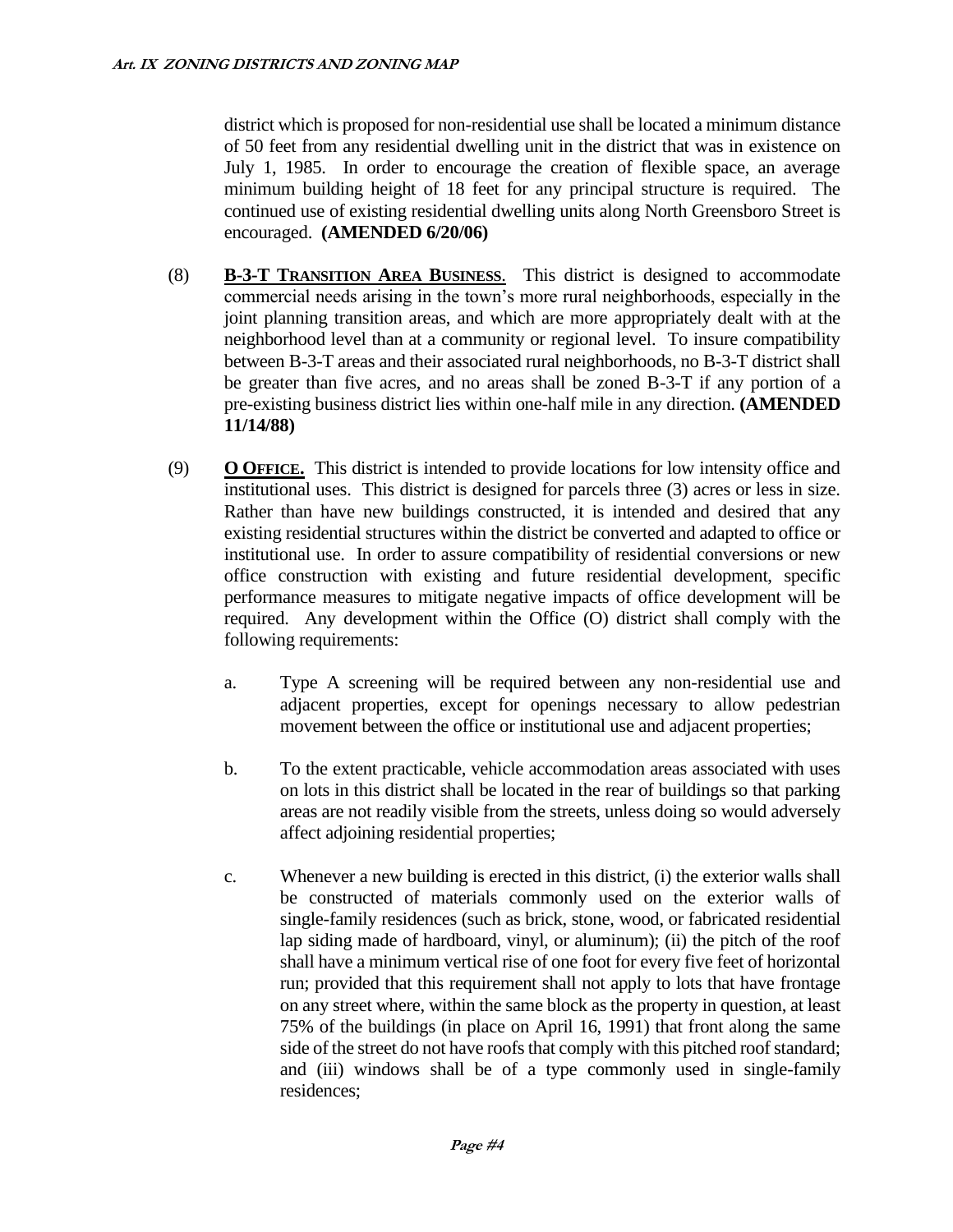- d. Manufacturer's specifications for proposed outdoor lighting fixtures (including candlepower distribution) must be included in the submitted plans and maximum illumination areas must be delineated on the site plan. Light sources (light bulbs or tubes) shall be shielded to reflect down onto the ground and not out onto neighboring properties. **(AMENDED 4/16/91)**
- (10) **O/A OFFICE/ASSEMBLY**. This district is intended to provide for office, administrative, professional, research, and specialized manufacturing (such as light assembly and processing) activities in close proximity to an arterial street. This district is intended to provide employment near residential areas; therefore, the required development standards are intended to be compatible to adjacent residential uses and provide a park-like setting for employment. It is strongly encouraged that development in the Office/Assembly zoning district be designed so that employees may easily utilize alternative forms of transportation (such riding buses, cycling or walking) to commute to their place of employment. Any development within the Office/Assembly (O/A) district shall comply with the following requirements: **(AMENDED 5/25/99; 5/28/02)**
	- a. No area less than five contiguous acres may be zoned as an Office/Assembly district;
	- b. The performance standards (Article XI, Part I) applicable to 4.000 classification uses in business zones shall govern uses in an Office/Assembly zone;
	- c. As shown in Section 15-308, Table of Screening Requirements, screening will be required between non-residential uses in the Office/Assembly district and adjacent residential properties;
	- d. Manufacturer's specifications for proposed outdoor lighting fixtures (including candlepower distribution) must be included in the submitted plans and maximum illumination areas must be delineated on the site plan. Light sources (light bulbs or tubes) shall be shielded to reflect down onto the ground and not out onto neighboring properties. **(AMENDED 4/16/91)**
	- e. Not more than 25 percent of the total building gross floor constructed within the proposed district may be used for uses permissible within this district that fall within the 2.000 classification.

# (11) **O/A CU OFFICE/ASSEMBLY CONDITIONAL USE.**. (**REPEALED 6/22/21)**

#### **Section 15-136.1 Historic Rogers Road Districts Established. (AMENDED 6/18/2019; 2/9/21)**

(a) The Historic Rogers Road districts, HR-R (residential) and HR-CC (community commercial), are established to implement the goals and recommendations of the *Mapping Our*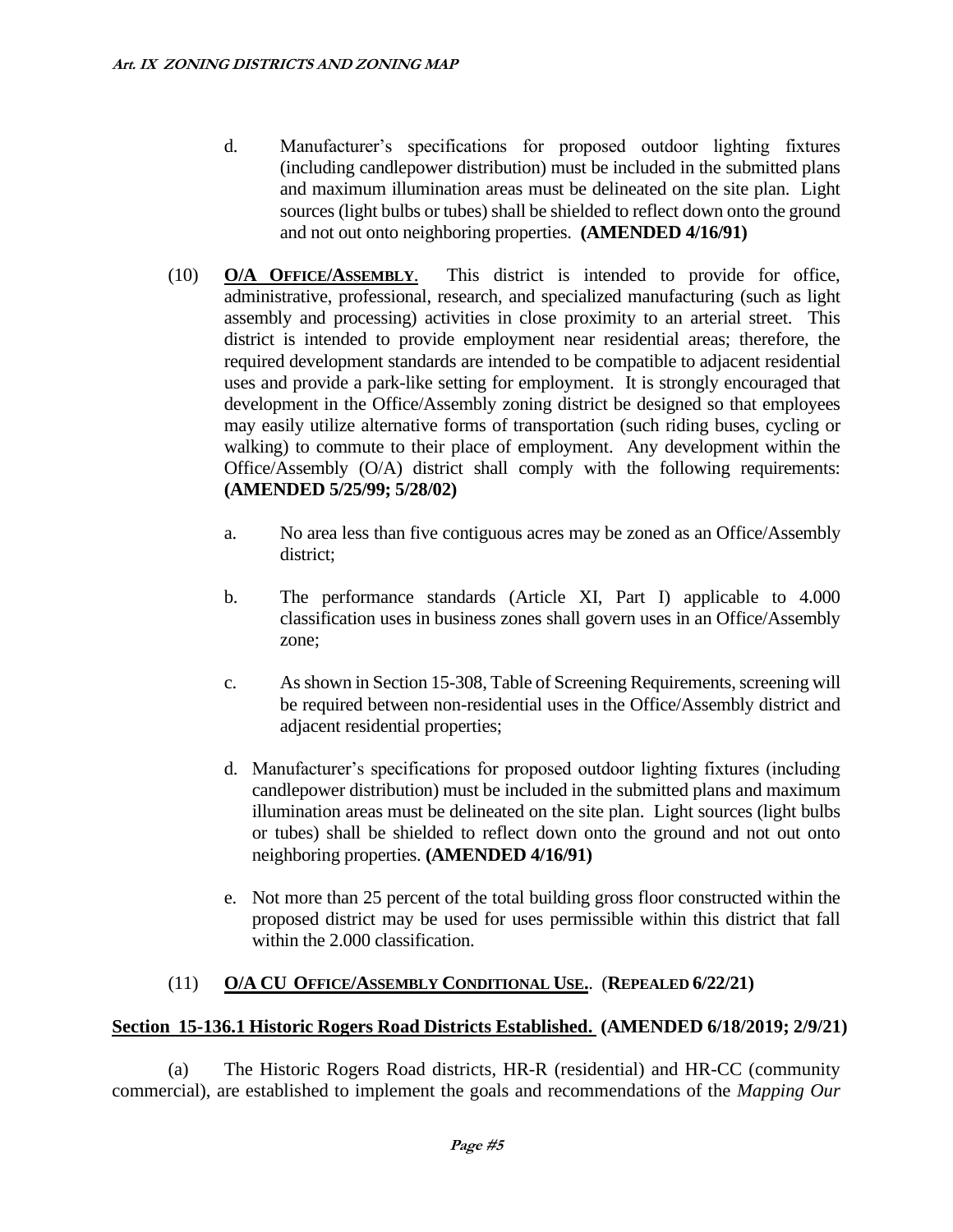*Community's Future* community planning effort, completed in May 2016. The intent of *Mapping Our Community's Future* and the HR districts is to:

- (1) Create opportunities for long-term residents to continue living in the community and to age in place;
- (2) Preserve the socioeconomic and cultural diversity of the neighborhood;
- (3) Increase physical connections within the neighborhood, including for pedestrians and bicyclists;
- (4) Respect and protect the natural character of the neighborhood;
- (5) Ensure that new development is consistent with neighborhood character and the vision that residents have developed for its future;
- (6) Provide greater residential housing choice, affordability, and diversity;
- (7) Increase economic opportunities within the neighborhood;
- (8) Increase recreational resources within the neighborhood; and
- (9) Ensure that new development is adequately served by infrastructure, including streets, sidewalks, and utilities.

(b) The HR-R zoning district is designed to protect and preserve the character of existing lower-density areas (minimum lot size 14,520 square feet, or no more than three lots per acre) within the neighborhood while providing for compatible new development, including new housing choice options, and increased home occupation opportunities for residents.

(c) The HR-CC district is designed to provide for a broader range of housing and employment options by concentrating new development into nodes which will balance providing areas for desired new uses while protecting the overall neighborhood character. Uses appropriate in the HR-CC district include live-work units, flex space, and low-intensity neighborhood-serving establishments such as healthcare, assisted living, elder care, child care, and recreation facilities. Property proposed for rezoning to an HR-CC district shall include no less than 5 contiguous acres. The district may be expanded to include additional parcels of land so long as such parcels: (i) are contiguous to the district, and (ii) are the same, or part of the same, tracts or parcels of land that were identified in *Mapping Our Community's Future* for more intensive uses. The development of an HR-CC district may include the recombination of existing lots and/or the subdivision of new lots that meet the density and dimensional standards outlined in Article XII.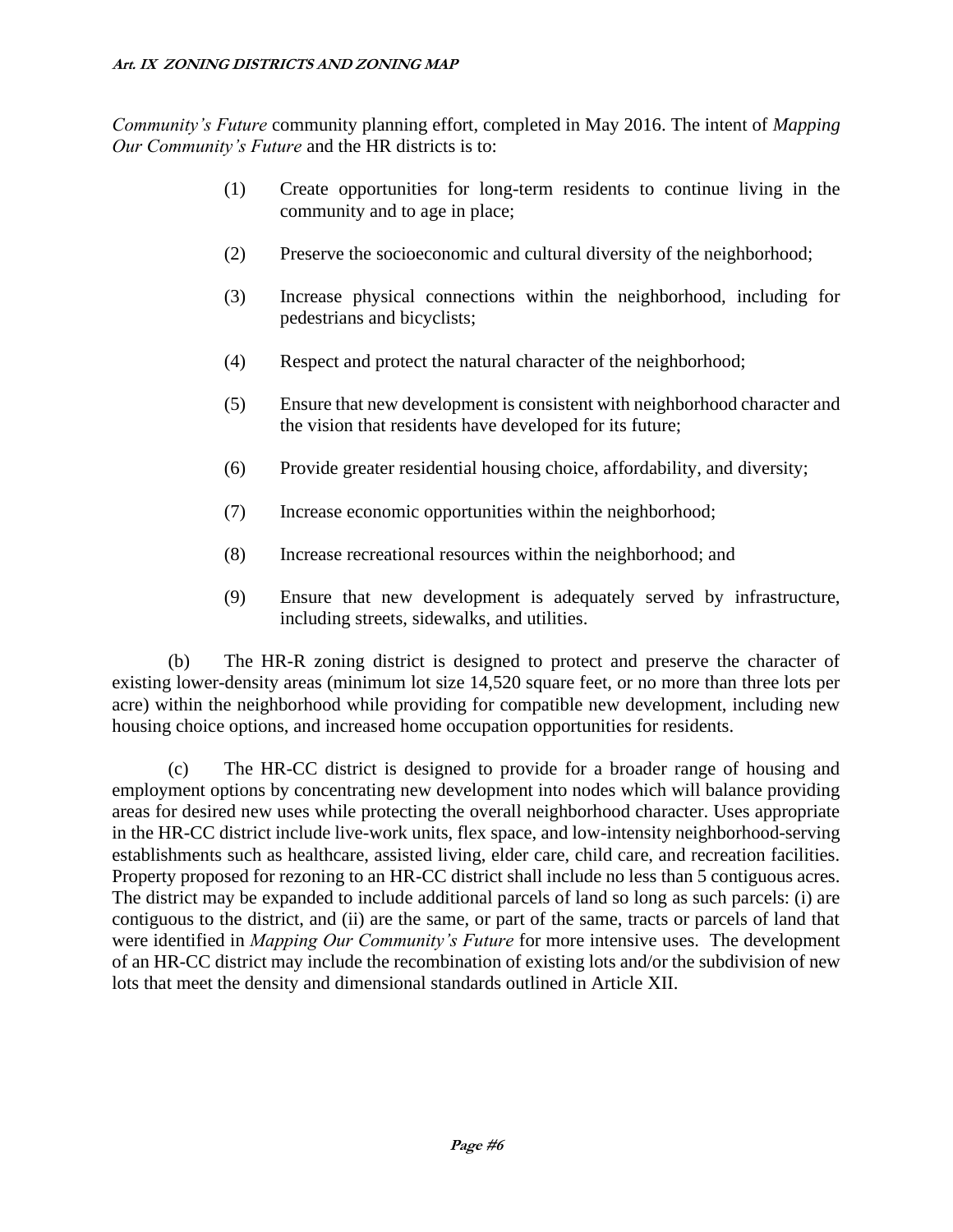# **Section 15-137 Manufacturing Districts Established. (AMENDED 6/22/82; 2/4/86)**

(1) The M-1 and M-2 districts are hereby created to accomplish the purposes and serve the objectives set forth in this subsection. Part of Article XI contains performance standards that place limitations on the characteristics of uses located in the districts created by this section.

- (a) **M-1 LIGHT MANUFACTURING**. This zone is designed to accommodate a limited range of industrial activities and a wide range of commercial uses including wholesaling, storage, mail-order, auto related, and office and retail in conjunction with industrial or wholesaling uses. Permitted industrial uses include enterprises engaged in manufacturing, processing, creating, repairing, renovating, painting, cleaning and assembly where all operations are contained inside a fully enclosed building. The performance standards for the M-1 zone located in Part I of Article XI are more restrictive than those in the M-2 district.
- (b) **M-2 GENERAL MANUFACTURING**. This district is designed to accommodate the widest range of industrial uses. Business operations may be conducted within and outside a fully enclosed building. The performance standards for this zone are less restrictive than those in the M-1 district.

(2) There is also established a watershed light industrial (WM-3) zoning district. The purpose of this district is to allow areas within the University Lake Watershed that have been zoned M-1 prior to the effective date of this subdivision to continue to be used and developed for light industrial and related purposes, subject to certain restrictions designed to protect the watershed. Consistent with the purpose of this zone, this district shall be confined to that area zoned M-1 on the effective date of this subsection (12/7/1983); this area shall not be expanded and no new WM-3 areas shall be designated. For the purposes of this section, changes to make WM-3 zoning uniform on lots that were depicted as entirely within the M-1 zoning at the time of its establishment, but that were later depicted as being bisected by the zoning boundary, will not be considered an expansion of the district or the creation of new WM-3 areas. **(AMENDED 12/7/83; 06/27/17)**

(3) There is also established a Planned Industrial Development (PID) zoning district. The purpose of this district is to provide for the possibility of well-planned and tightly controlled industrial development in areas that are suitable for such development but that are not deemed appropriate for M-1 or M-2 zoning because of the less restricted types of development that may occur in such zones. **(AMENDED 6/22/82; 12/7/83)**

> (a) No area less than twenty contiguous acres may be zoned as a Planned Industrial Development district, and then only upon a request submitted by or on behalf of the owner or owners of all the property intended to be covered by such zone.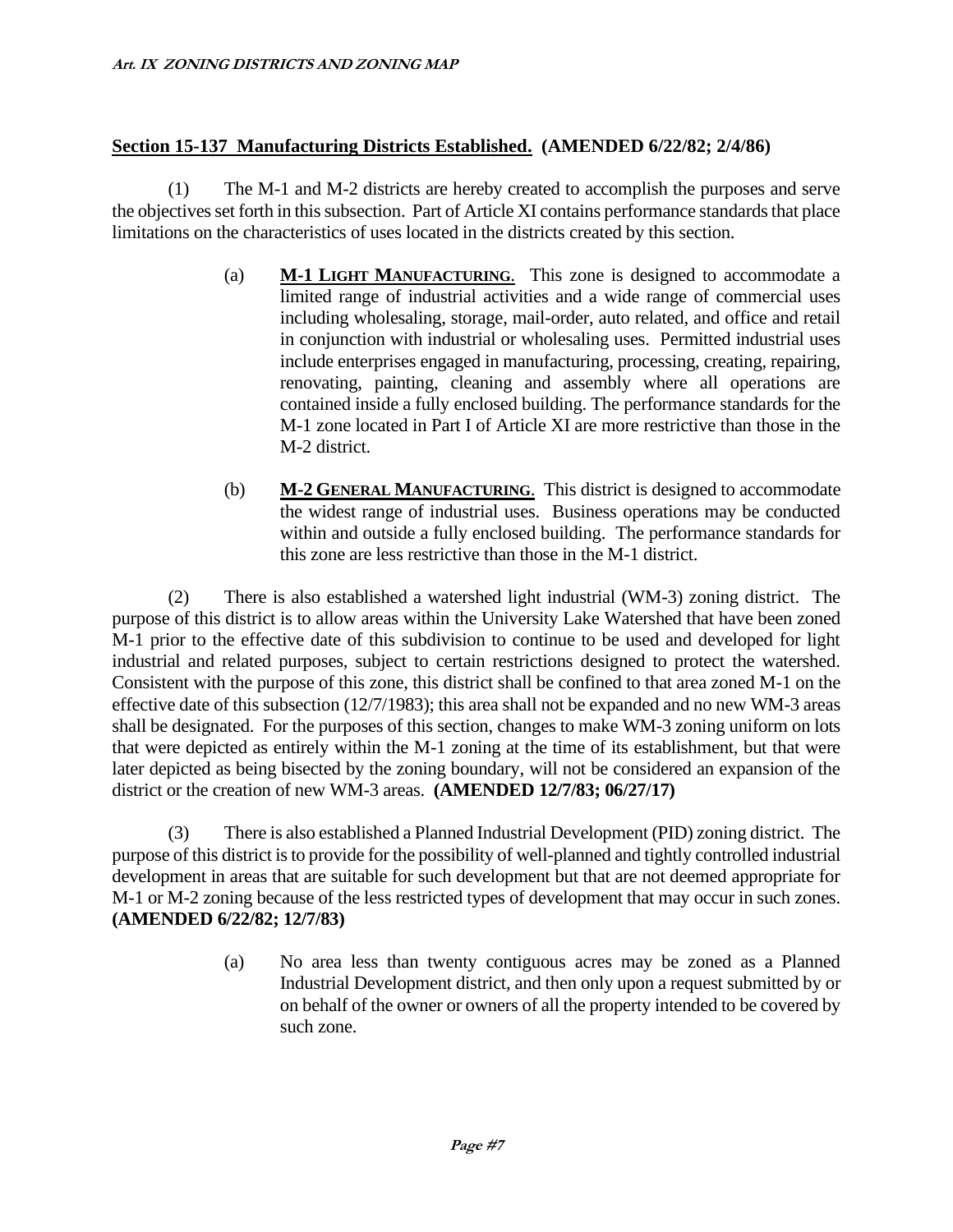- (b) As indicated in the Table of Permissible Uses (Section 15-146) a planned industrial development (use classification 30.000) is the only permissible use in a PID zone.
- (c) Subject to subdivision (2) of this subsection, and consistent with the restrictions contained in the definition of a planned industrial development [see Subdivision 15-15], land within a PID zone may be used in a manner that would be permissible if the land were zoned M-1, except that (i) the only permissible uses are those described in the 2.130 and 4.100 classifications and (ii) the performance standards (Article XI, Part I) applicable to 4.100 uses in business zones shall govern uses in a planned industrial development.

# **Section 15-138 Public Facilities District Established.**

There is hereby created a Public Facilities (P-F) zoning district. Within this district, those uses indicated as permissible in the Table of Permissible Uses may be developed, but only if such developments are owned and operated by the United States, the State of North Carolina, Orange County, the Town of Carrboro, or any agency, department, or subdivision of the foregoing governments.

#### **Section 15-139 Planned Unit Development District Established.**

(1) There are hereby established sixty different Planned Unit Development (PUD) zoning districts as described in this section. Each PUD zoning district is designed to combine the characteristics of at least two and possibly three zoning districts. **(AMENDED 2/24/87)**

- (a) One element of each PUD district shall be the residential element. Here there are six possibilities, each one corresponding to one of the following residential districts identified in Section 15-135: R-20, R-15, R-10, R-7.5, R-3, or R- S.I.R. Within that portion of the PUD zone that is developed for purposes permissible in a residential district, all development must be in accordance with the regulations applicable to the residential zoning district to which the particular PUD zoning district corresponds.
- (b) A second element of each PUD district shall be the commercial element. Here there are five possibilities, each one corresponding to either the  $B-1(g)$ ,  $B-2$ , B-3, O, or O/A zoning districts established by Section 15-136. Within that portion of a PUD district that is developed for purposes permissible in a commercial district, all development must be in accordance with the regulations applicable to the commercial district to which the PUD district corresponds. **(AMENDED 2/04/97)**
- (c) A manufacturing/processing element may be a third element of any PUD district. Here there are two alternatives. The first is that uses permitted within the M-1 district would be permitted within the PUD district. The second alternative is that uses permitted only within the M-1 or M-2 zoning districts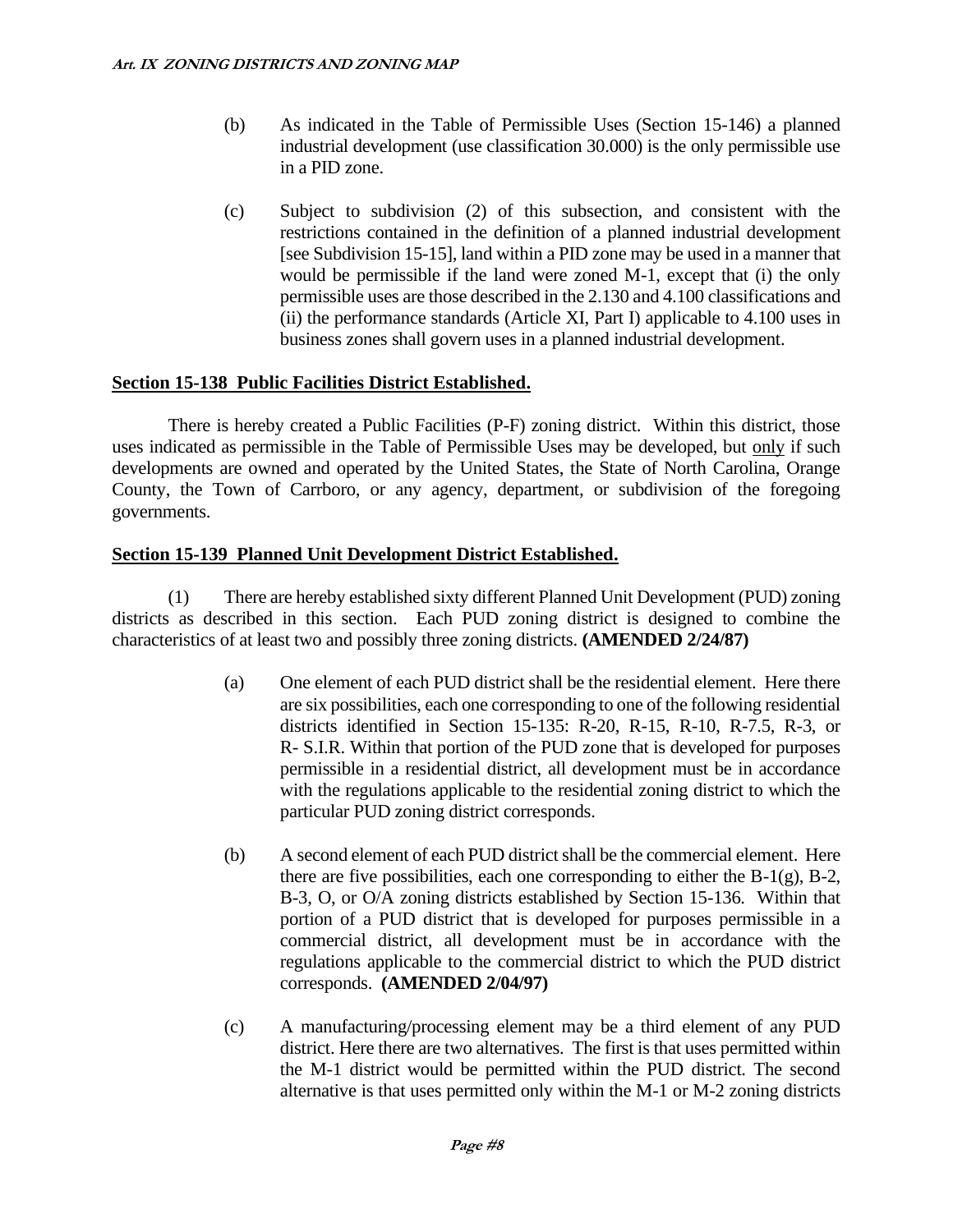would not be permitted. If an M-1 element is included, then within that portion of the PUD district that is developed for purposes permissible in an M-1 district, all development must be in accordance with the regulations applicable to the M-1 district.

The sixty different PUD zoning districts are derived from the various combinations of possible alternatives within each of the three elements -- residential, commercial, manufacturing/processing. For example, there is an R-20/B-1(g)/M-1 district, an R-20/B-2/M-1 district, an R-20/B-2 district, an R-15/B-1(g)/M-1 district, etc. **(AMENDED 2/04/97)**

(2) No area of less than twenty-five contiguous acres may be zoned as a Planned Unit Development district, and then only upon the request of the owner or owners of all of the property intended to be covered by such zone.

(3) As indicated in the Table of Permissible Uses (Section 15-146), a planned unit development (use classification 28.000) is the only permissible use in a PUD zone, and planned unit developments are permissible only in such zones.

#### **Section 15-140 Residential High Density and Commercial Overlay District. (AMENDED 2/4/86)**

There is hereby created a Residential High Density and Commercial Overlay (RHDC) zoning district. The purpose of this district is to provide for the redevelopment of deteriorating commercial and manufacturing areas in a manner that is consistent with commercial development goals of the town, namely, for compact, compressed town center growth, for a substantial increase in residential opportunities near the town center, and for mixed use development in the downtown. Property that lies within this overlay district may be developed in accordance with either the regulations applicable to the underlying district or the following regulations:

- (1) To take advantage of provisions applicable to the RHDC overlay district, lots must contain at least one and one half acres of contiguous land under single ownership.
- (2) Uses permissible shall be those permissible within either the R-2 district or the B-1(c) district, or both, except that subdivisions other than architecturally integrated subdivisions shall not be allowed.
- (3) Residential density shall be determined as if the property were zoned R-2.
- (4) Twenty percent of the lot area shall remain as usable open space (see Section 15-198), except that where the development seeks to provide interior open space or indoor hard court, pool, or other active recreation facilities in excess of the basic requirement set forth in Article XIII, the permit-issuing authority may reduce the open space requirement to reflect the quality and amount of such facilities. The developer may substitute grassed areas, lawn, gardens, and shrubbed space for wooded space in meeting the requirements of 15-198(b)(3).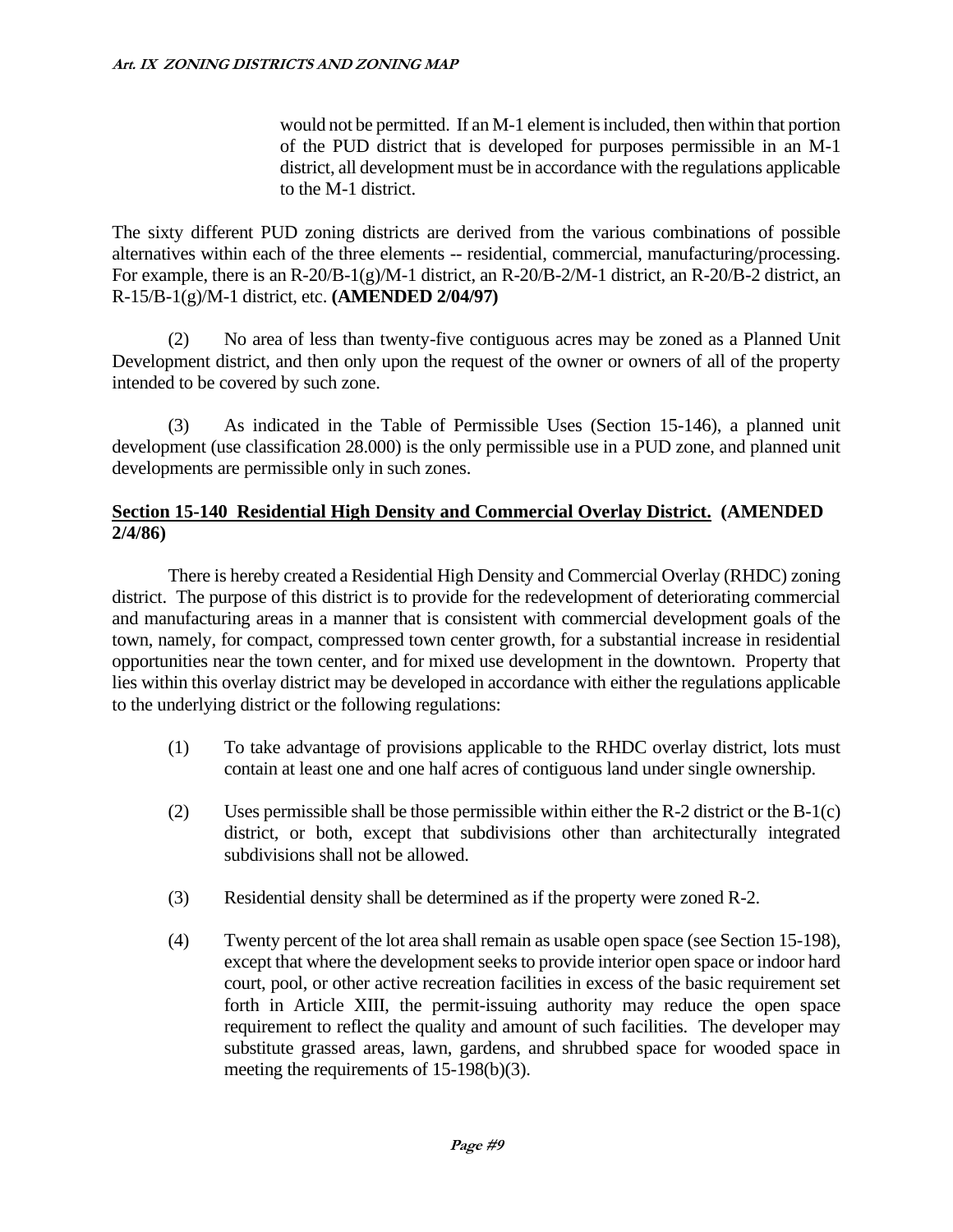- (5) Subject to subdivision (6), the amount of floor area set aside or used for purposes not permissible within the R-2 district (i.e., commercial uses) may not exceed ten percent of the floor area used for residential purposes.
- (6) Where at least one-third of the total number of parking spaces for the development are provided on a tier or level other than ground level (as with underground parking or a two tier parking garage) and where the open space is increased to 40% of the development tract, the development may either (i) increase the commercial floor area over that allowed in subdivision (5) to 25% of the floor area in residential use, or (ii) increase the density for residential use to 1,500 square feet per dwelling unit.
- (7) The maximum building height for the district shall be 50 feet. A building that is over 35 feet shall be set-in and setback 2 additional feet for every additional foot above 35 feet in height.
- (8) Commercial space shall be located at ground level or on the top level of a building.
- (9) Except as otherwise provided herein, the regulations applicable to land within an R-2 district shall apply to property within a RHDC district.

# **Section 15-140.1 Office-Residential Mixed Use District. (AMENDED 6/20/06)**

(a) There is hereby created an Office-Residential Mixed Use (OR-MU) zoning district. The purpose of this district is to provide for mixed use developments, i.e. developments that contain both residential and non-residential elements, within areas that are near the downtown commercial districts.

(b) Any lot within the OR-MU district that exists on the effective date of this section or that is hereafter created may be developed and used for those purposes within the 3.000 classification that are permissible within the B-2 zoning district, subject to the same permitting requirements and other applicable regulations of this chapter, just as if the property were zoned B-2.

(c) Any lot or tract within the OR-MU district may be developed as a mixed use project in accordance with the provisions of this subsection.

- (1) Development of property under this subsection requires the issuance of a special use permit-A by the Town Council in accordance with the applicable provisions of this chapter.
- (2) A mixed use project approved under this subsection must have both a residential and a nonresidential component.
- (3) At least one-half but not more than two-thirds of the gross floor area of the mixed use development shall consist of residential uses listed in use classifications 1.100, 1.200, 1.300, or 1.400, 1.510 (hotels and motels) and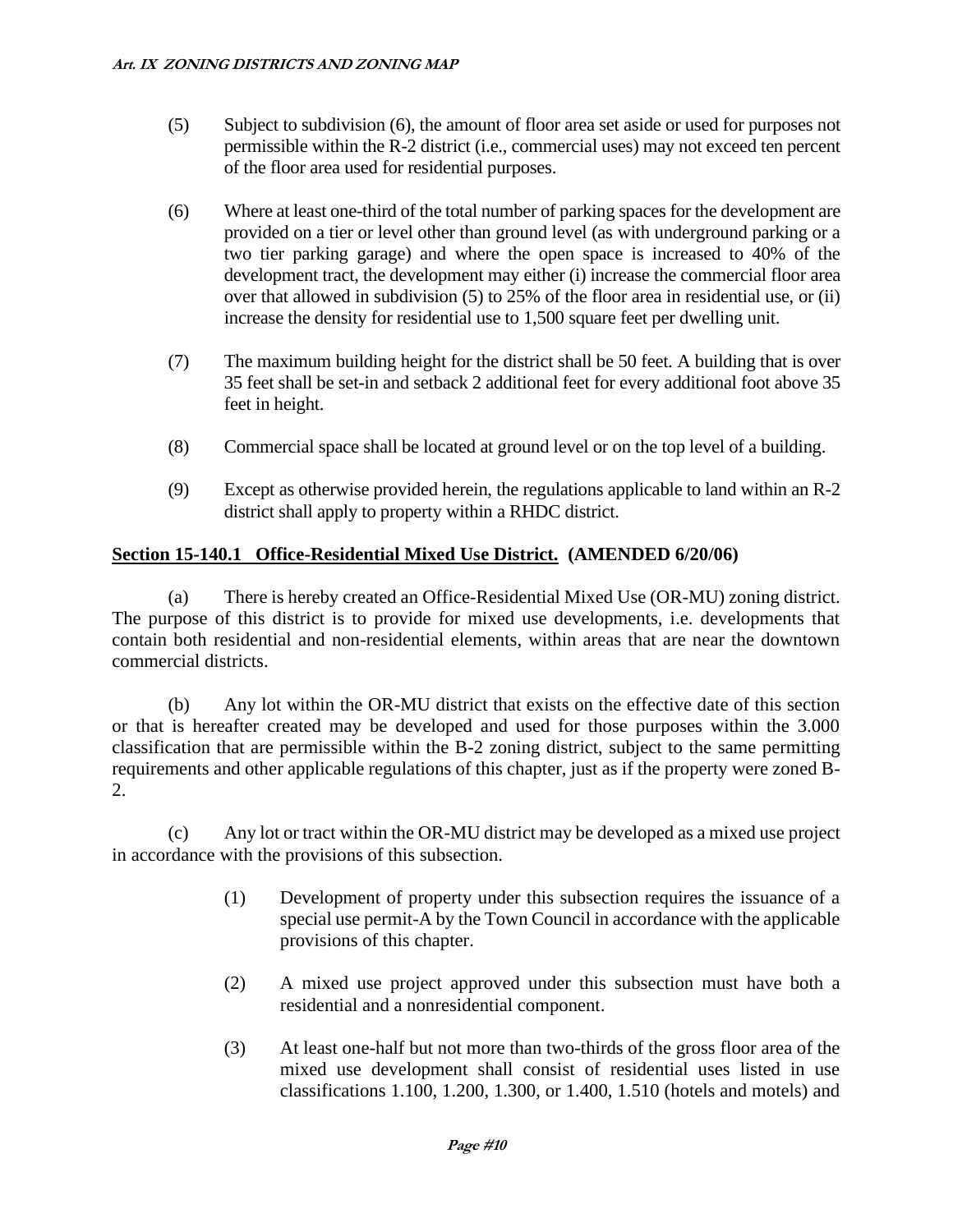1.520 (tourist homes and other temporary residences), provided that use classifications 1.510 and 1.520 shall not comprise more than one-third of the residential component. However, the residential component of the mixed use development may be increased to ninety percent of the floor area of the mixed use development if the developer donates to a non-profit agency engaged in providing affordable housing at least ten percent of the total acreage within the development and enters into an enforceable agreement with such agency to construct on such land and convey to the agency, at not more than the developer's cost, the number of housing units for which the agency obtains a permit. For purposes of this subsection, the phrase "within the development" means within the area covered by the special use permit-A issued for the mixed use development as well as any adjacent property that is or was owned by the developer of the mixed use project and that is conveyed to a non-profit agency and developed for affordable housing as described herein, even if such other area is not located with the Town of Carrboro.

- (4) The permissible residential density within the mixed use development shall be calculated as if the development were zoned R-3, except that the density shall be calculated as if the property were zoned R-2 if the developer conveys at least ten percent of the land within the development to a nonprofit agency and constructs on that land affordable housing as described in subsection  $(c)(3)$  above. For purposes of this subsection, if land that is not located within the Town of Carrboro is regarded as "within the development" as that phrase is defined in subsection  $(c)(3)$  above, then such area shall be considered part of the development for purposes of calculating the permissible residential density under this subsection.
- (5) Subject to the other provisions of this subsection, the dimensional and other requirements of this chapter applicable to the R-3 district shall apply to a mixed use development permitted under this section. However, the maximum height of buildings within the mixed use development, shall be four stories, except that a fifth story shall be permitted if the developer conveys at least ten percent of the land within the development to a nonprofit agency and constructs on that land of affordable housing as described in subsection (c)(3) above. Notwithstanding other provisions of this chapter, any parking levels that are constructed underneath a building within a mixed use development and that are at least in substantial part constructed below the ground service levels shall not be regarded as "stories" for purposes of the height limitations established herein.
- (6) Permissible uses within the commercial component of the mixed use shall be those listed in the following use classifications within the Table of Permissible Uses: (i) use classification 3.100; (ii) use classifications 2.110, 2.112, 2.120, 2.130, 2.150, 2.210, 2.220, provided that such uses do not comprise more than fifty percent of the total commercial space within the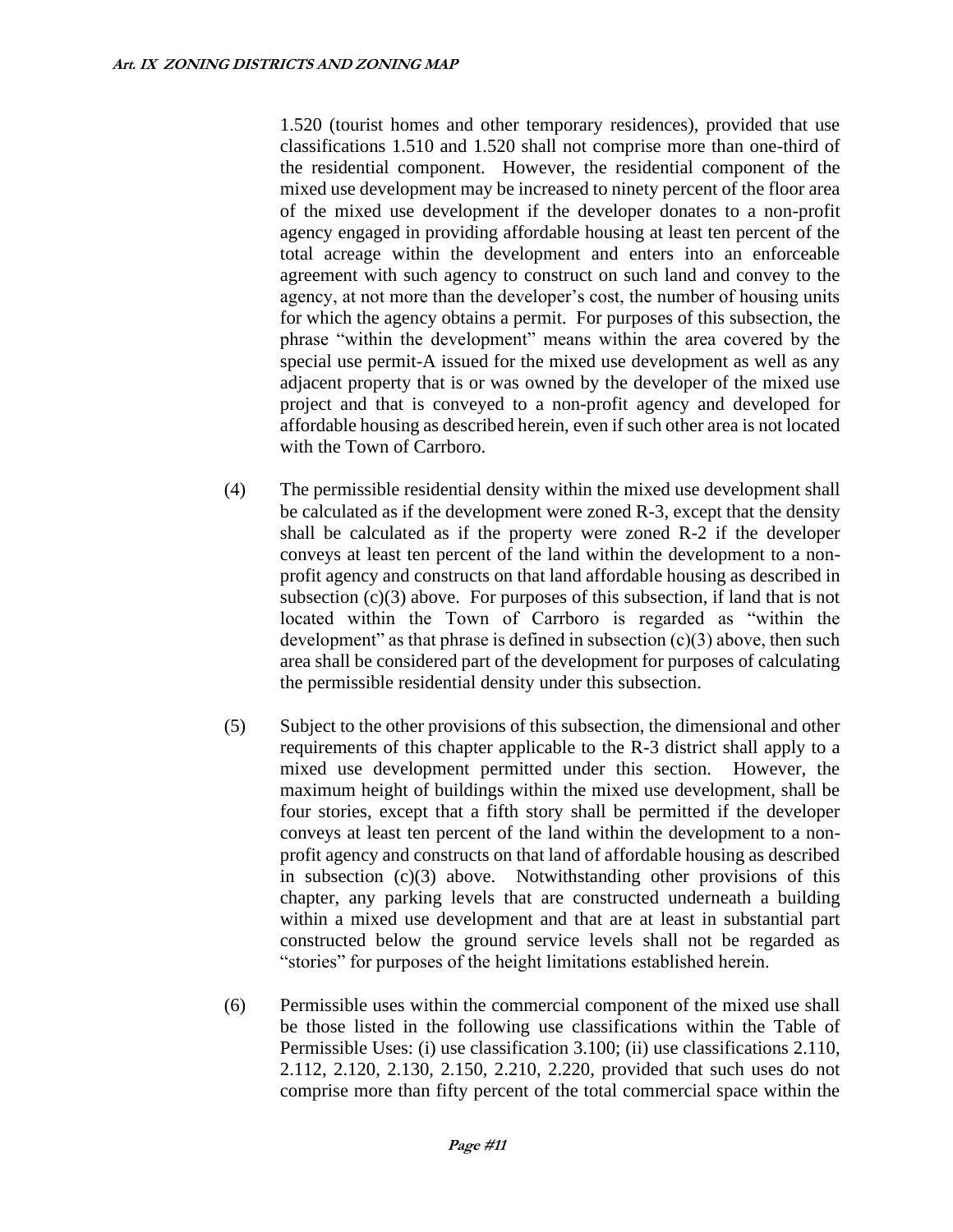mixed use development; and (iii) restaurant uses 8.100, 8.200, and 8.500, so long as any one restaurant business does not occupy more than 1,500 square feet of gross floor area and so long as such restaurant uses do not operate during the hours of 2:00 a.m. to 6:00 a.m.

- (7) A mixed use development may be constructed in phases as provided in Section 15-61. However, the phasing plan shall ensure that, as buildings are constructed and occupied, the relative mix of residential and commercial floor space remains substantially consistent with the percentages approved in the plans.
- (8) If portions of the mixed use development are subdivided, the final plat shall contain notations indicating any limitations on uses or the sequencing of development created as a result of approval of the development as a mixed use under this section.

#### **Section 15-141 Neighborhood Preservation District Established. (AMENDED 9/26/89; 11/21/95; 5/27/08)**

(a) There are hereby established an Historic District (HD) and a Neighborhood Preservation District (NPD).

- (1) **HD HISTORIC DISTRICT.** This district is designed to apply to areas which are deemed to be of special significance in terms of their history, architecture and/or culture, and to possess integrity of design, setting, materials, feeling and association. The historic district is one of Carrboro's most valued and important assets and is established for the following purposes: to protect and conserve the heritage of Carrboro, Orange County and the State of North Carolina; to preserve the social, economic, cultural, political, and architectural history of the district and its individual properties; to promote the education, pleasure and enrichment of residents in the district and Carrboro and Orange County and the State as a whole; to encourage tourism and increased commercial activity; to foster civic beauty; and to stabilize and enhance property values throughout the district as a whole, thus contributing to the improvement of the general health and welfare of Carrboro and any residents of the district.
- (2) **NPD NEIGHBORHOOD PRESERVATION DISTRICT**. This district is designed to apply to areas which are deemed to possess form, character, and visual qualities from arrangements or combinations of architectural or appurtenant features or places of historical or cultural significance that create an image of stability, local identity, and livable atmosphere. This district is established to achieve the same objectives and purposes as those set forth above with respect to the historic district.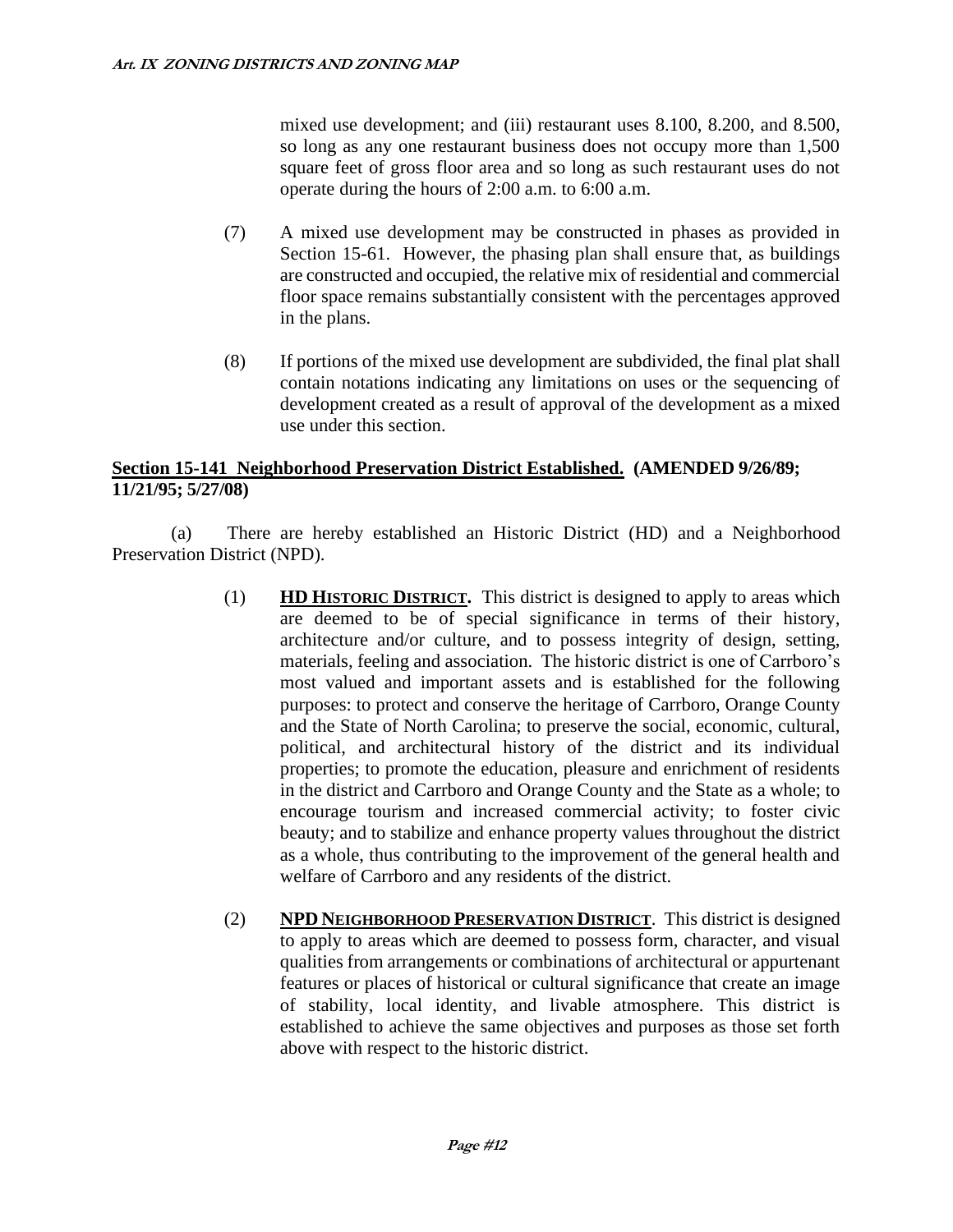(b) The HD and NPD districts are overlay districts, and properties within these districts are subject to the regulations applicable to the underlying district as well as the requirements set forth in Article XXI of this chapter.

# **Section 15-141.1 Jordan Lake Watershed District Established. (AMENDED 10/15/96)**

(a) There is hereby established an overlay district to be known as the Jordan Lake Watershed Protection District (JLWP). The purpose of this overlay district is to provide for the imposition of regulations applicable to areas within the town's planning jurisdiction that are part of the Jordan Lake WS-IV Watershed in order to comply with the provisions of Article 21, Chapter 143 of the North Carolina General Statutes.

(b) Because the JLWP district is an overlay district, properties within this district are subject to the regulations applicable to the underlying district as well as the requirements of the JLWP district.

# **Section 15-141.2 Village Mixed Use District Established. (AMENDED 5/25/99)**

(a) There is hereby established a Village Mixed Use (VMU) district. This district is established to provide for the development of rural new villages at a scale intended to continue Carrboro's small town character as described in its Year 2000 Task Force Report and to promote a traditional concept of villages. The applicant for rezoning to this district must demonstrate that its planning, design and development will achieve, but not necessarily be limited to, all of the following specific objectives:

- (1) The preservation of open space, scenic vistas, agricultural lands and natural resources within the Town of Carrboro and its planning jurisdiction and to minimize the potential for conflict between such areas and other land uses;
- (2) The creation of a distinct physical settlement surrounded by a protected landscape of generally open land used for agricultural, forest, recreational and environmental protection purposes.
- (3) Dwellings, shops, and workplaces generally located in close proximity to each other, the scale of which accommodates and promotes pedestrian travel for trips within the village.
- (4) Modestly sized buildings fronting on, and aligned with, streets in a disciplined manner.
- (5) A generally rectilinear pattern of streets, alleys and blocks reflecting the street network in existing small villages which provides for a balanced mix of pedestrians and automobiles.
- (6) Squares greens, landscaped streets and parks woven into street and block patterns to provide space for social activity, parks and visual enjoyment.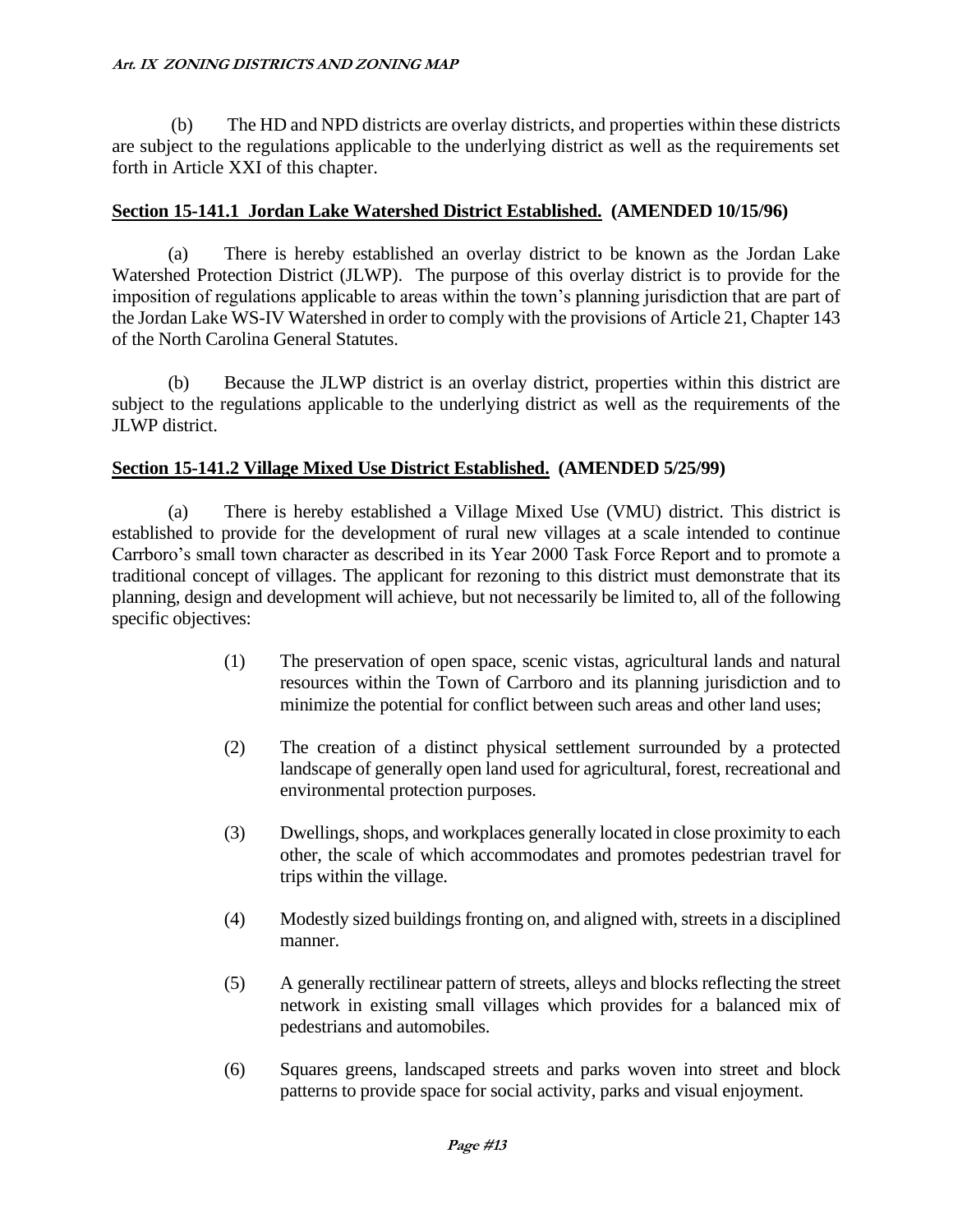- (7) Provision of buildings or structures, open to all residents of the VMU development, for civic assembly or for other common purposes that act as visual landmarks and symbols of identity within the community. **(AMENDED 5/28/2019)**
- (8) A recognizable, functionally diverse, but visually unified village focused on a village green or square.
- (9) Development of a size and scale, which accommodates and promotes pedestrian travel rather than motor vehicle trips within the village.
- (10) Compliance with the policies embodied in this chapter for the development of a village mixed use.

(b) The VMU district shall be a conditional district authorized under G.S. 160D-703(b). As such, property may be placed within this district only in response to a petition by the owners of all the property to be included. **(AMENDED 6/22/21)**

(b1) Pursuant to G.S. sections 160D-705(c) and 160D-102(30), any VMU district adopted as a conditional use district, in accordance with this section and Article XX of this chapter, prior to June 22, 2021 shall be deemed a conditional district and the conditional use permit issued concurrently with the establishment of the district shall be deemed a valid special use permit-A. **(AMENDED 6/22/21)**

(c) As indicated in the Table of Permissible Uses, the only permissible use within a VMU district is a village mixed use development, and a village mixed use development is only permissible within a VMU district.

(d) Property may be rezoned to the VMU district only when the property proposed for such rezoning:

- (1) Comprises at least fifty, but not more than two hundred, contiguous acres. For purposes of this subsection, acreage is not "contiguous" to other acreage if separated by a public street or connected only at a point less than one hundred feet in width; and
- (2) Is so located in relationship to existing or proposed public streets that traffic generated by the development of the tract proposed for rezoning can be accommodated without endangering the public health, safety, or welfare; and
- (3) Will be served by OWASA water and sewer lines when developed.

(e) No more than 350 gross acres may be rezoned to the VMU district and no more than three villages may be approved.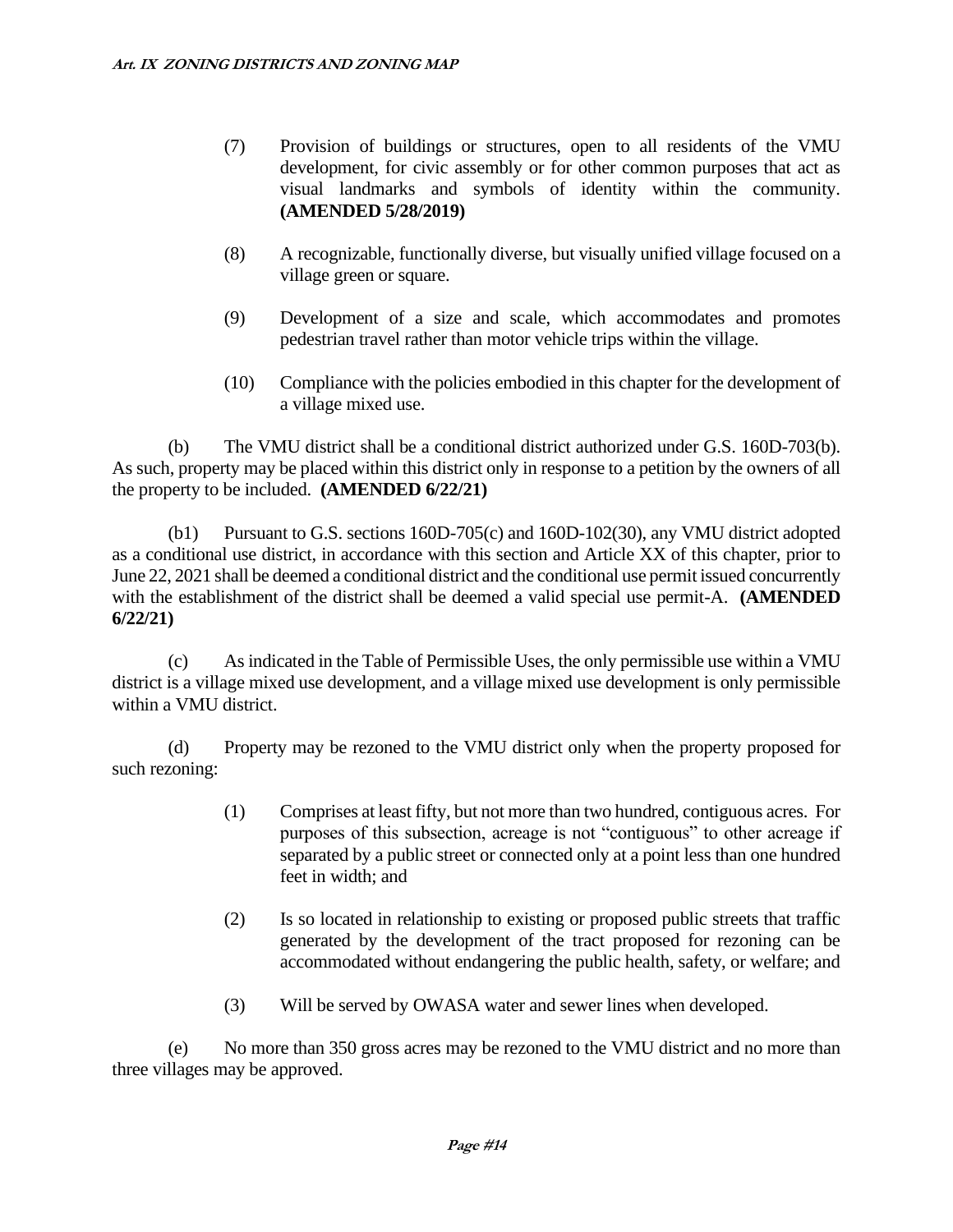(f) Nothing in this section is intended to limit the discretion of the Town Council to deny an application to rezone property to a VMU district if it determines that the proposed rezoning is not in the public interest.

(g) When a VMU rezoning application is submitted (in accordance with Article XX of this ordinance), the applicant shall simultaneously submit a master plan for the proposed village mixed use development, in accordance with the following provisions. **(AMENDED 6/22/21)**

- (1) The master plan shall show, through a combination of graphic means and text (including without limitation proposed conditions to be included in the rezoning for the proposed development):
	- a. The location, types, and densities of residential uses;
	- b. The location, types, and maximum floor areas and impervious surface areas for non-residential uses;
	- c. The location and orientation of buildings, parking areas, recreational facilities, and open spaces;
	- d. Access and circulation systems for vehicles and pedestrians;
	- e. How the development proposes to satisfy the objectives of and comply with the regulations applicable to a village mixed use development as set forth in Section 15-176.2 of this chapter;
	- f. How the development proposes to minimize or mitigate any adverse impacts on neighboring properties and the environment, including without limitation impacts from traffic and stormwater runoff; and
	- g. How the development proposes to substantially comply with the town's recommended "Village Mixed Use Vernacular Architectural Standards." **(AMENDED 8/22/06).**
- (2) The planning board, Northern Transition Advisory Committee, Appearance Commission, Environmental Advisory Board, Transportation Advisory Board (and other advisory boards to which the Town Council may refer the application) shall review the proposed master plan as part of the applicant's rezoning request. In response to suggestions made by the planning board (or other advisory boards), the applicant may revise the master plan before it is submitted to the Town Council. **(AMENDED 6/22/21)**
- (3) Applicants for VMU districts that are located within the Transition Area portion of the Carrboro Joint Development Area as defined within the Joint Planning Agreement should meet with Carrboro Town and Orange County Planning staff prior to the formal submittal of an application to informally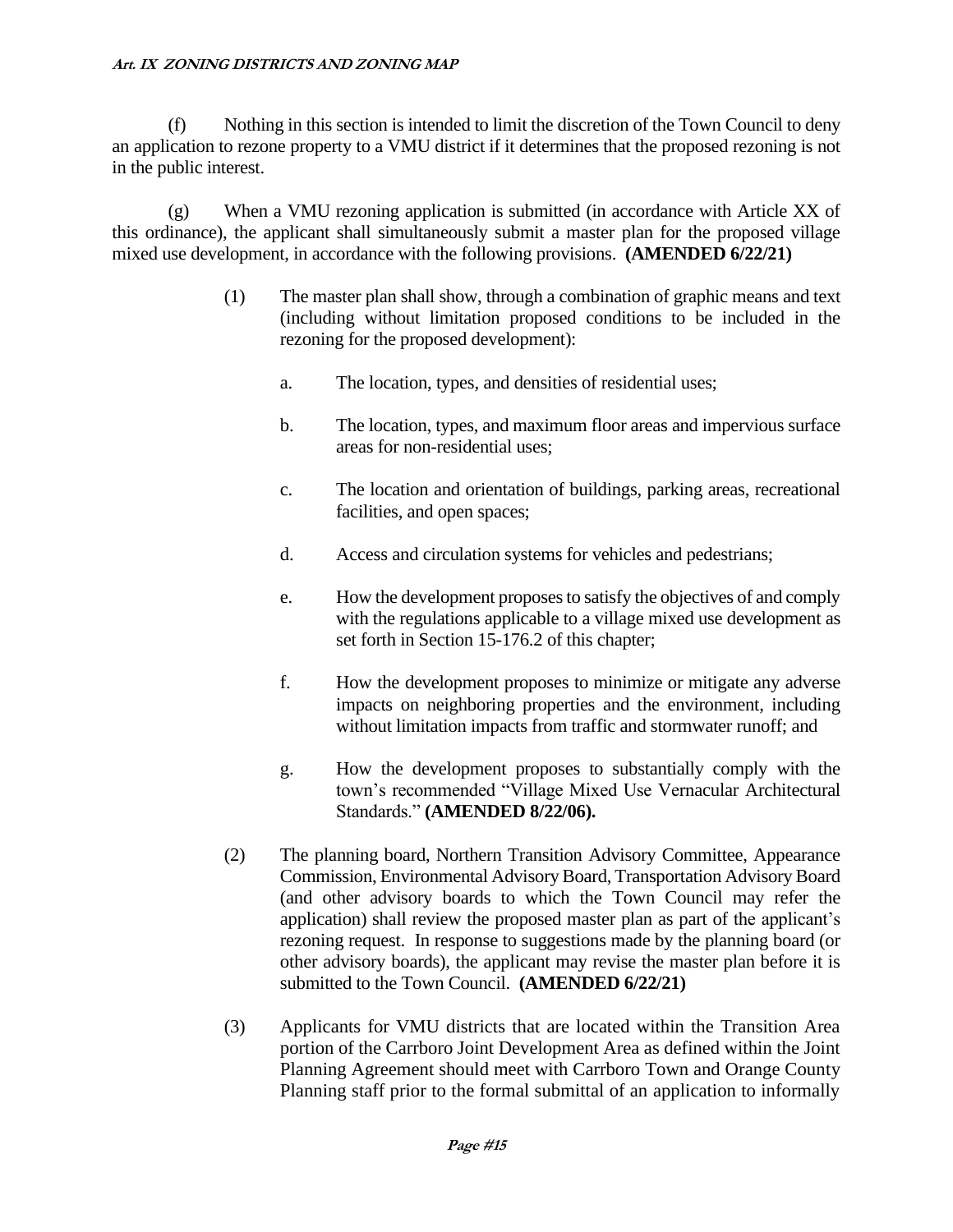discuss the preliminary rezoning development plan. **(REWRITTEN 6/22/21)**

- (4) Approval of a VMU rezoning application with a master plan under this section does not obviate the need to obtain a special use permit-A for the village mixed use development in accordance with the provisions of Section 15-176.2 of this chapter. **(REWRITTEN 6/22/21)**
	- a. In addition to other grounds for denial of a special use permit-A application under this chapter, a special use permit-A for a village mixed use development shall be denied if the application is inconsistent with the approved master plan in any substantial way. Without limiting the generality of the foregoing, an application for a special use permit-A is inconsistent in a substantial way with a previously approved master plan if the plan of development proposed under the special use permit-A application increases the residential density or commercial floor area permissible on the property or decreases or alters the location of open space areas.
	- b. No special use permit-A for a village neighborhood mixed use development may be denied for reasons set forth in Subsection 15- 54(c)(4) if the basis for such denial involves an element or effect of the development that has previously been specifically addressed and approved in the master plan approval process, unless (i) it can be demonstrated that the information presented to the Town Council at the master plan approval stage was materially false or misleading, (ii) conditions have changed substantially in a manner that could not reasonably have been anticipated, or (iii) a basis for denial for reasons set forth in Subsection  $15-54(c)(4)$  is demonstrated by clear and convincing evidence.
- (5) Subject to Subsection 15-141.2(g)(4)b, a master plan approved under this section as a condition of the conditional rezoning may only be amended in accordance with the provisions applicable to a rezoning of the property in question. Notwithstanding the foregoing, the Council may consider as a condition to the rezoning, parameters for future minor modifications to the master plan. All other requests for modifications shall be considered in accordance with the standards in subsection  $15-141.4(g)$ . [See also sections 15-128.2 and 15-128.3 for modifying or extending site specific vesting plans and vested rights.] **(REWRITTEN 6/22/21)**

# **Section 15-141.3 Conditional Use Zoning Districts. (REPEALED 6/22/21)**

Pursuant to G.S. sections 160D-705(c) and 160D-102(30), any 'conditional use zoning district,' adopted in accordance with section 15-141.3 and Article XX of this chapter prior to July 1, 2021, shall automatically be converted to a 'conditional zoning district' and the 'conditional use permit'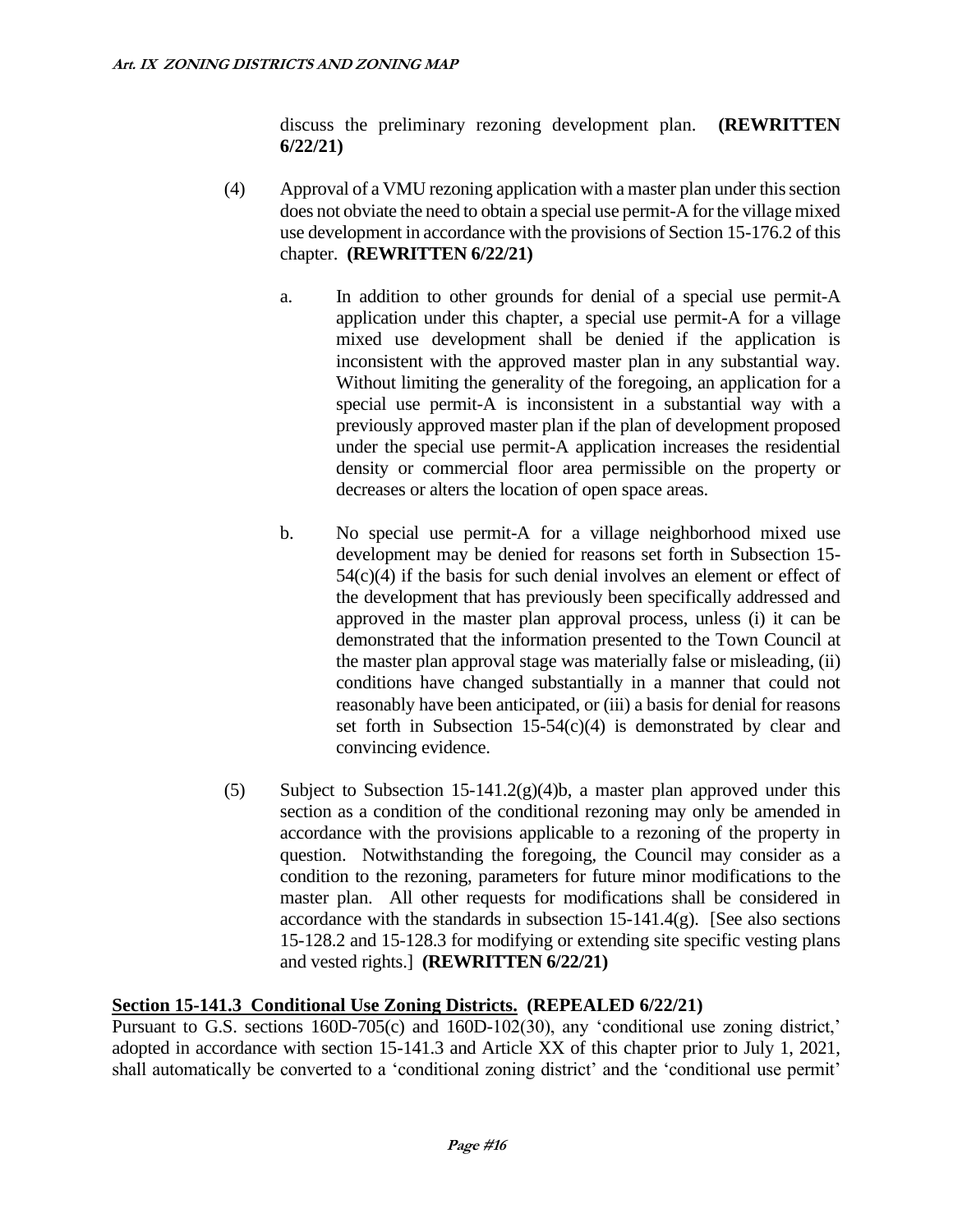issued concurrently with the establishment of the district shall be deemed a valid 'special use permit-A.' **(AMENDED 5/25/04; 4/28/15; 10/23/18 AMENDED)**

#### **Section 15-141.4 Conditional Zoning Districts. (AMENDED 5/27/08; REWRITTEN 6/22/21)**

(a) Conditional zoning districts are zoning districts in which the development and use of the property so zoned are governed by the regulations applicable to one of the conventional use zoning districts listed in the Table of Permissible Uses, as modified by the conditions and restrictions imposed as part of the legislative decision creating the district and applying it to the particular property. Accordingly, the following conditional zoning districts may be established:

R-20-CZ, R-15-CZ, R-10-CZ, R-7.5-CZ, R-3-CZ, R-2-CZ, R-R-CZ, R-S.I.R.-CZ, and R-S.I.R.-2-CZ

# B-1(C)-CZ, B-1(G)-CZ, B-2-CZ, B-3-CZ, B-3-T-CZ, B-4-CZ, CT-CZ, O-CZ, O/A-CZ, M-1-CZ, M-2-CZ, M-3-CZ **(AMENDED 4/27/10; 6/23/15; 10/23/18)**

There may also be established a HR-CC-CZ zoning district, pursuant to the purpose statement and criteria described in Section 15-136.1.

(b) The conditional zoning districts authorized by this section may be applied to property only in response to a petition signed by all the owners of the property to be included within such district.

(c) Subject to the provisions of subsections (k), (l), and (n), the uses permissible within a conditional zoning district authorized by this section, and the regulations applicable to property within such a district, shall be those uses that are permissible within and those regulations that are applicable to the conventional use zoning district to which the conditional district corresponds, except as those uses and regulations are limited by conditions imposed pursuant to subsection (f) of this section. For example, property that is rezoned to a B-2-CZ district may be developed in the same manner as property that is zoned B-2, subject to any conditions imposed pursuant to subsection (d). **(AMENDED 10/23/18)**

> (1) Property that is zoned B-4-CZ may be developed for use classifications 1.231 (duplex, maximum 20% units > 3 bedrooms/dwelling unit), 1.241 (two family apartment, maximum 20% units > 3 bedrooms/dwelling unit), 1.321 (multi-family residences, maximum 20% units > bedrooms/dwelling unit and 1.331 (multi-family, maximum  $20\%$  units  $> 3$  bedrooms/dwelling unit) 1 in addition to other uses permissible in the B-4 district, subject to a special use permit-A, and the following: (i) not more than 25% of the total land area covered in this district may be developed for such uses; and (ii) the area developed for such uses shall have a minimum of 1,500 square feet per dwelling unit (except that applicable density bonuses shall apply).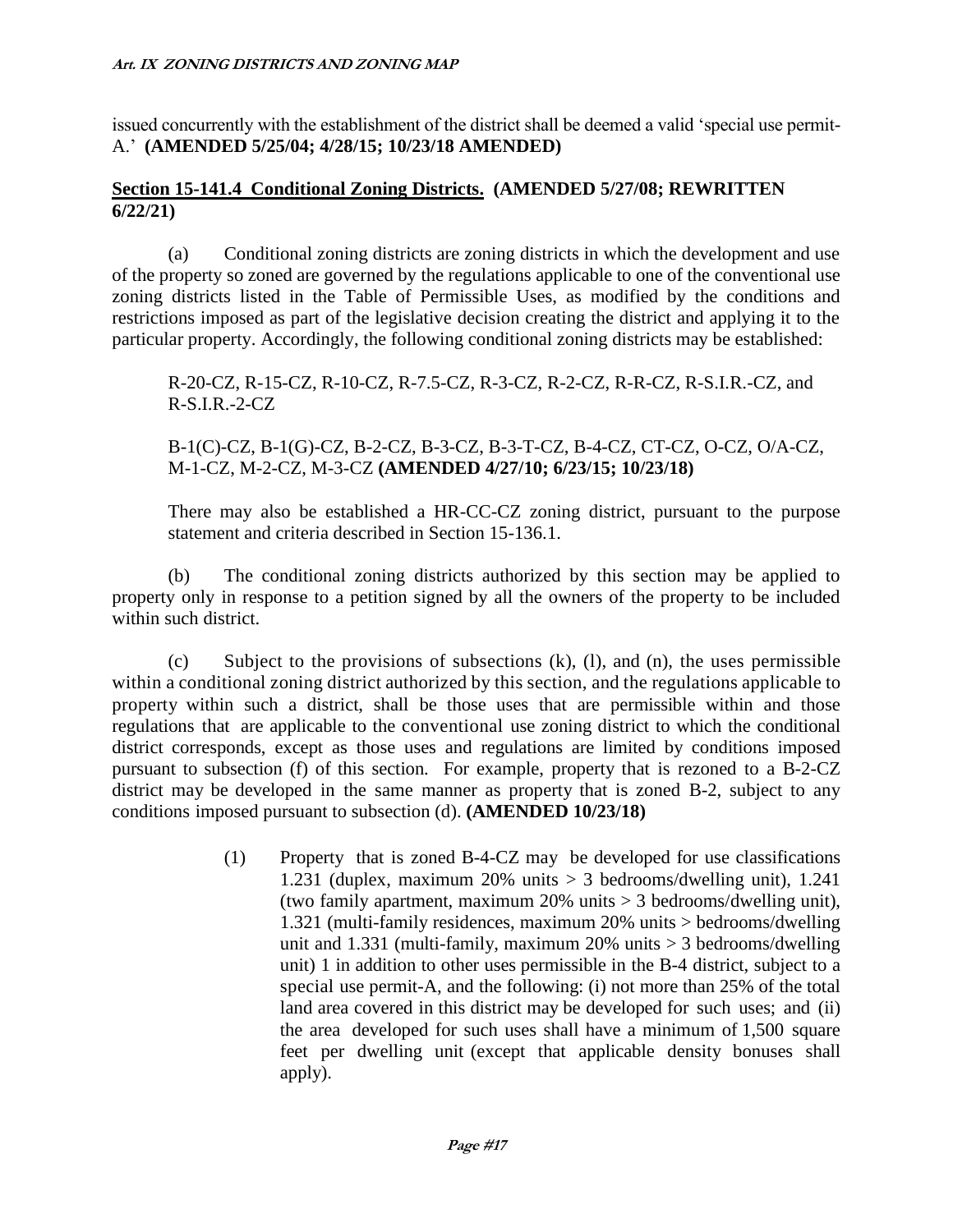.

- (2) Except as otherwise provided in this section, the uses that are permissible within a M-3-CZ district, and the regulations applicable to property within such a district shall be those uses and those regulations that would be applicable to any property zone M-1-CZ (i.e. excluding specific conditions made applicable to any property zoned M-1-CZ) with the addition of use 3.230.
- (3) Property that is zoned O/A-CZ shall be subject to all regulations applicable to the O/A district (including but not limited to the performance standards set forth in part I of Article XI), except as follows:
	- a. No area less than four contiguous acres and no more than a total of twenty-five (25) acres may be rezoned to the O/A-CZ.
	- b. Uses within the O/A-CZ district shall be limited to those where loading and unloading occurs during daylight hours only.
	- c. Buildings within the O/A-CZ district shall comply with the following standards:
		- 1. Exterior walls shall be constructed of materials commonly used on the exterior walls of single-family residences (such as brick, stone, wood or fabricated residential lap siding made of hardboard or vinyl).
		- 2. The pitch of the roof shall have a minimum vertical rise of one foot for every two feet of horizontal run.
		- 3. Windows shall be of a scale and proportion typically of singlefamily residences.

(d) When a rezoning petition for a conditional zoning district is submitted (in accordance with Article XX of this chapter), the application shall include a list of proposed conditions (which may be in the form of written statements, graphic illustrations, or any combination thereof) to be incorporated into the ordinance that rezones the property to the requested conditional zoning district. The rezoning petition for a VMU district, described in subsection 15-141.2(g)(1), shall include a master plan as a condition of the approval. **(AMENDED 10/25/16)**

(e) A rezoning petition may be submitted to allow use classification 3.260 Social Service Provider with Dining within a building of more than two stories or 35 feet in height. **(AMENDED 10/25/16)**

> (1) The petition shall include information that demonstrates that, if the project is completed as proposed, it: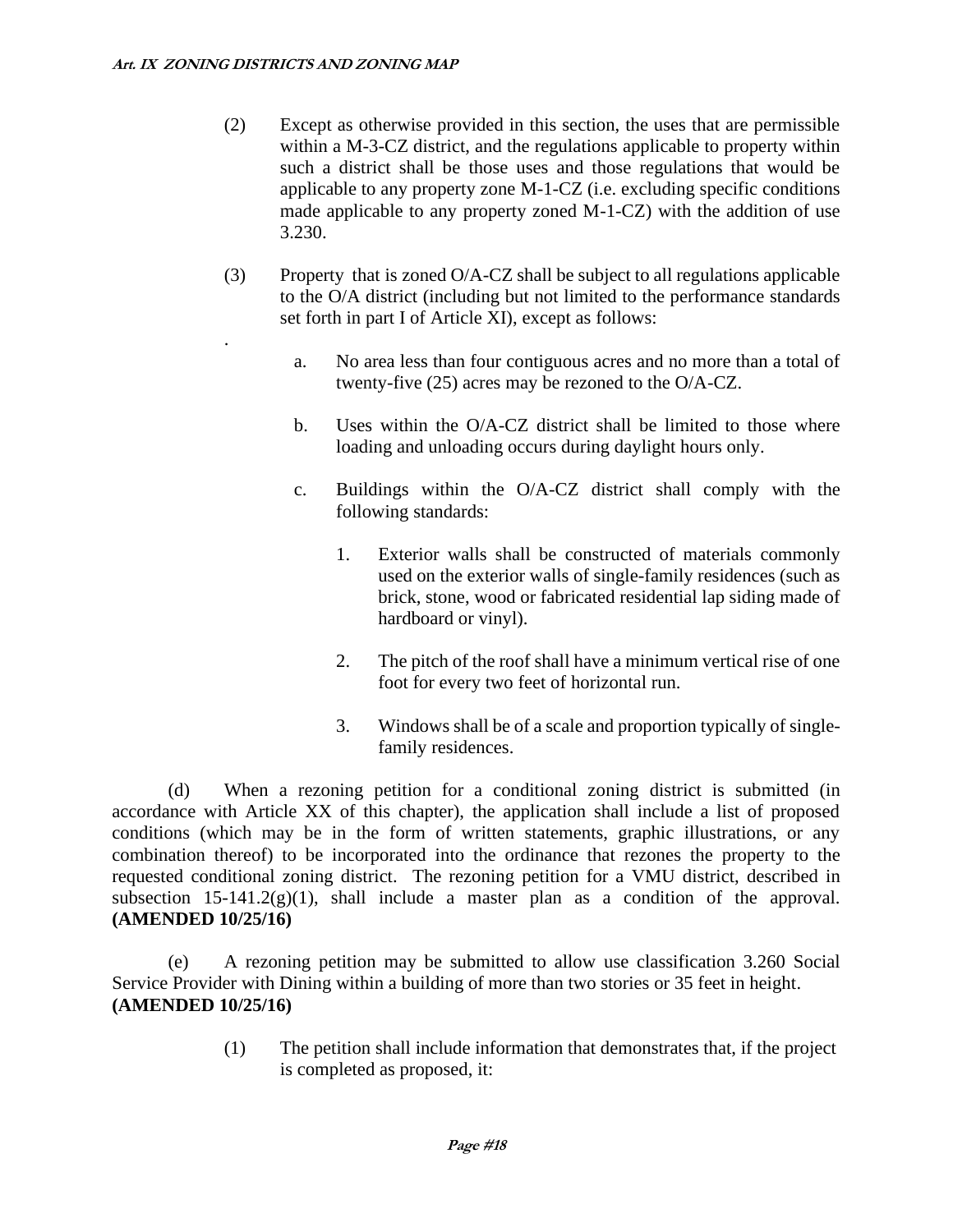- a. Will not substantially injure the value of adjoining or abutting property; and
- b. Will be in harmony with the area in which it is to be located. The manner in which a project is designed to accommodate additional building height including, but not limited to, scale, architectural detailing, compatibility with the existing built environment and with adopted policy statements in support of vibrant and economically successful and sustainable, mixed-use, core commercial districts shall be among the issues that may be considered to make a finding that a project is or is not in harmony with the area in which it is to be located. The applicant may use a variety of graphic and descriptive means to illustrate these findings; and
- c. Will be in general conformity with the Comprehensive Plan, Land Use Plan, long range transportation plans, and other plans officially adopted by the Council. **(AMENDED 3/22/16, 10/25/16)**
- (2) All relative provisions of the Land Use Ordinance shall apply except to the extent that such provisions are superseded by the provisions of this section or any conditions incorporated into the conditional zoning district described in subsection (d) and (f). **(AMENDED 10/25/16)**

(f) The specific conditions proposed by the petitioner or the Town may be modified by the planning staff, advisory boards or Town Council as the rezoning application works its way through the process described in Article XX, but only those conditions mutually approved by the Town and consented to by the petitioner in writing may be incorporated into the zoning regulations. Unless consented to by the petitioner in writing, the town may not require, enforce, or incorporate into the zoning regulations any condition or requirement not authorized by otherwise applicable law, including, without limitation, taxes, impact fees, building design elements within the scope of G.S. 160D-702(b), driveway-related improvements in excess of those allowed in G.S. 136- 18(29) and G.S. 160A-307, or other unauthorized limitations on the development or use of land. Conditions and site-specific standards imposed in a conditional district shall be limited to those that address the conformance of the development and use of the site to the requirements of this chapter, or the impacts reasonably expected to be generated by the development or use of the site.

(g) Except as allowed under minor modifications below, all changes to conditional zoning districts are major amendments and shall follow the same process as for the original approval as described in this section and in Article XX. Changes to conditional zoning districts may also require amendments or modifications to associated special use permits, zoning permits or sign permits for the development as pursuant to Section 15-64.

> (1) Minor modifications in conditional zoning districts may be reviewed and approved administratively subject to the following limitations:

The minor modification: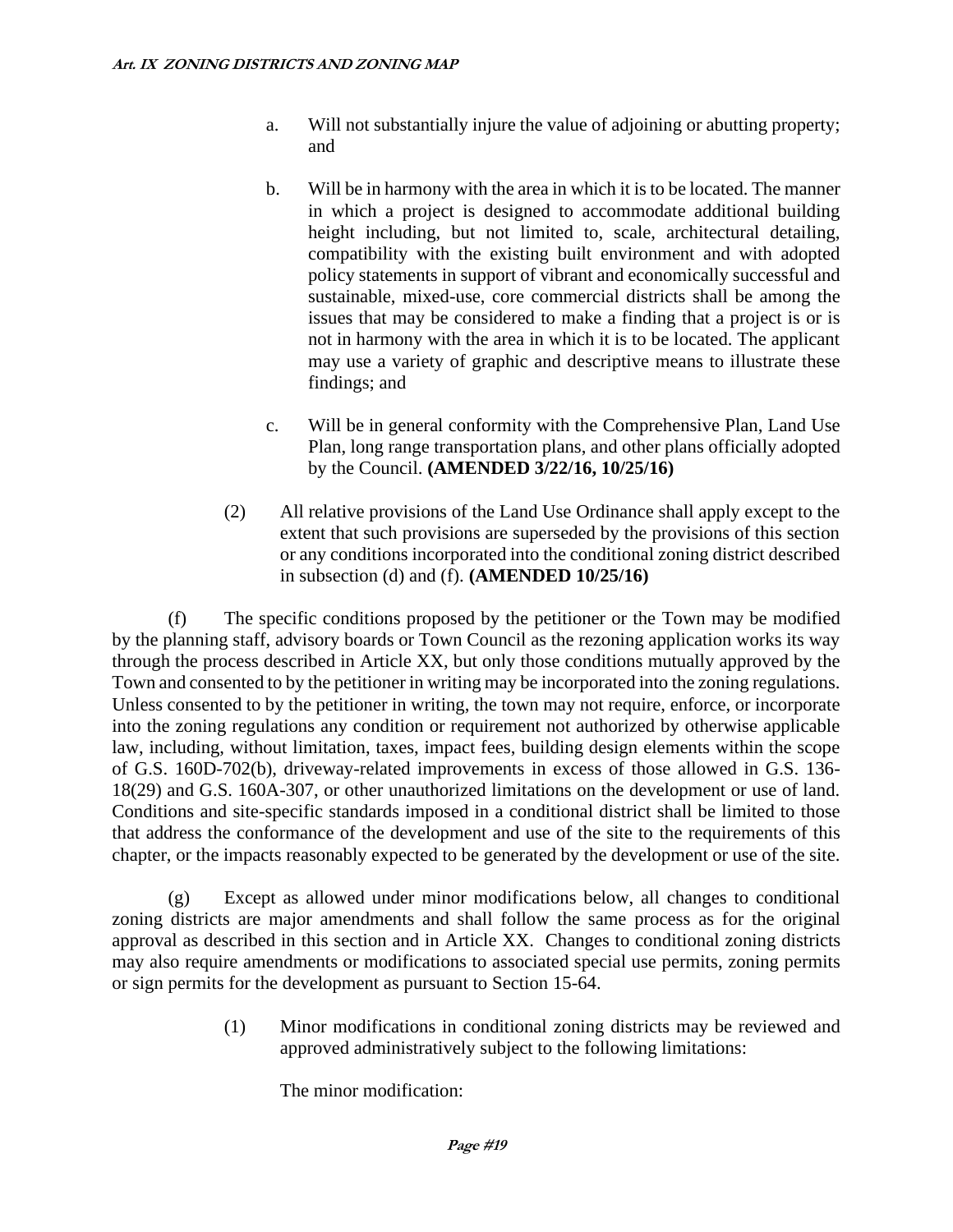- a. Does not involve a change in uses permitted or the density overall of the development permitted;
- b. Is a limited minor change that does not have a substantial impact on neighboring properties, the general public, or those intended to occupy or use the proposed development, such as, without limitation, a minor adjustment to internal road or parking configuration, a minor adjustment to building location, or a minor adjustment to internal tree screening or other landscaping, or a minor adjustment to utility location;
- c. Does not increase the impacts generated by the development on traffic, stormwater runoff, or similar impacts beyond what was projected for the original development approval;
- d. Meets all other applicable conditions of the rezoning; and
- e. Meets all other ordinance requirements.
- (2) For a conditional zoning district applicable to multiple parcels, the owners of individual parcels may apply for a minor modification or major amendment so long as the change would not result in other properties failing to meet the terms of the conditions. Any approved changes shall only be applicable to those properties who owners petition for the change.

(h) A decision on a minor modification may be appealed to the Board of Adjustment as an administrative determination as provided for in subsection 15-93.1. An application for a minor modification does not preclude an applicant from seeking a variance from the Board of Adjustment.

(i) All uses that are permissible in the conditional zoning district shall require the issuance of the same type of permit that such use in the corresponding conventional use district would ordinarily require (according to the Table of Permissible Uses), i.e. a special use permit-A, special use permit-B, or zoning permit.

(j) Notwithstanding the foregoing, all uses that are permissible in the B-4-CZ zoning district and M-3-CZ zoning district shall require the issuance of a special use permit-A. **(AMENDED 10/23/18)**

(k) Notwithstanding the foregoing, in approving a rezoning to a  $B-1(g) - CZ$  zoning district, the Town Council may authorize the property so zoned to be developed at a higher level of residential density than that otherwise permissible in B-1(g) zoning districts under Section 15- 182 if the rezoning includes conditions that provide for site and building elements that will create a more vibrant and successful community. Site and building elements are intended to be selected from at least three of the following seven areas: stormwater management, water conservation,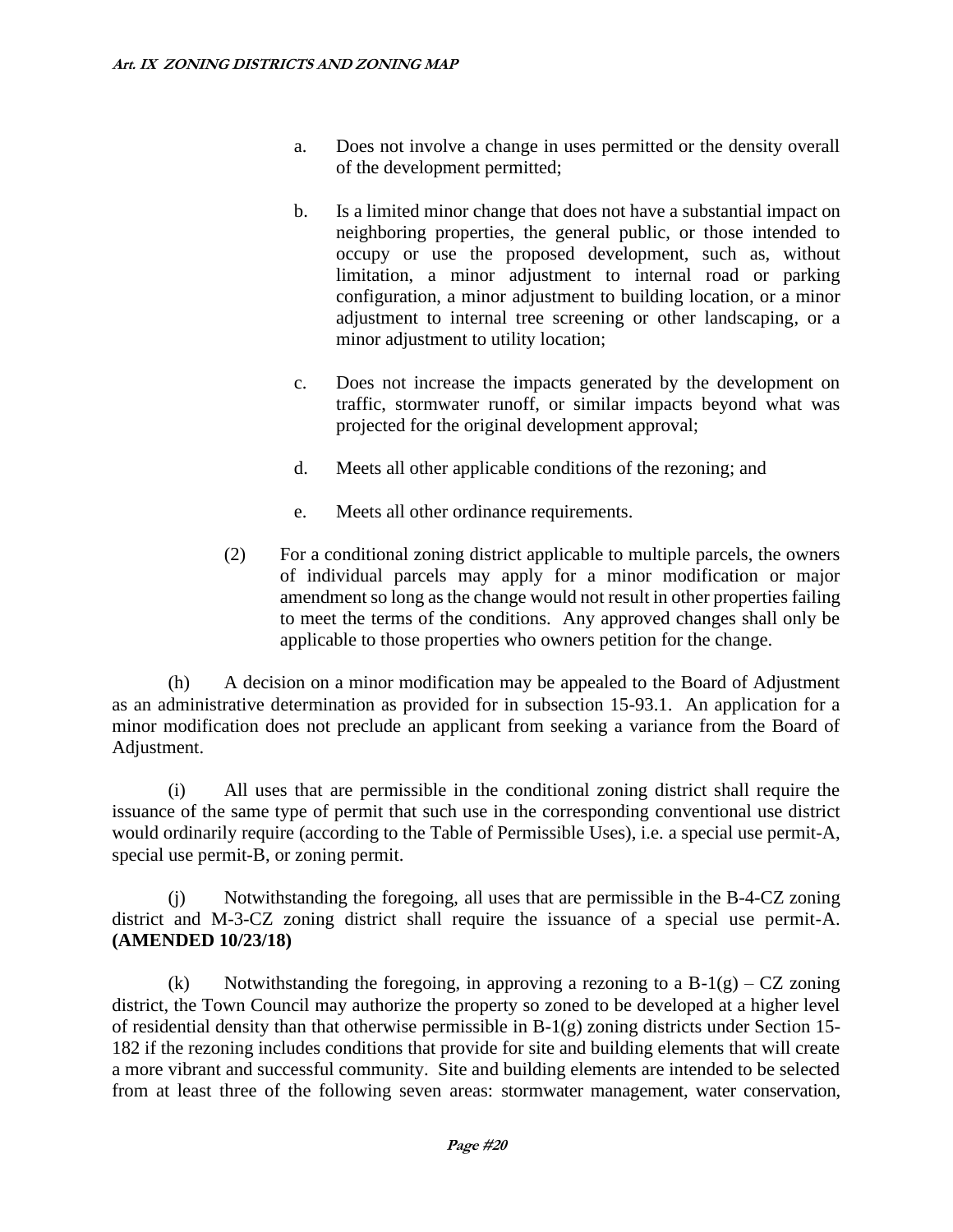energy conservation, on-site energy production, alternative transportation, provision of affordable housing, and the provision of public art and/or provision of outdoor amenities for public use. Conditions that may be included to meet the above stated objective include but shall not be limited to the following: **(AMENDED 11/9/11)**

- (1) Reduction in nitrogen loading from the site by at least 8% from the existing condition, as determined by the North Carolina Stormwater Nitrogen and Phosphorus (SNAP) Tool.
- (2) Energy performance in building requirements to meet one or more of the following.
	- a. Achieve 40% better than required in the Model Energy Code, which for NC, Commercial is ASHRAE 90.1-2004-2006 IECC equivalent or better, and Residential is IECC 2006, equivalent or better).
	- b. "Designed to Earn the Energy Star" rating.
	- c. Architecture 2030 goal of a 50 percent fossil fuel and greenhouse gas emission reduction standard measured from the regional (or country) average for that building type.
	- d. AIA goals of integrated, energy performance design, including resource conservation resulting in a minimum 50 percent or greater reduction in the consumption of fossil fuels used to construct and operate buildings.
	- e. LEED certification to achieve 50% CO2 emission reduction, or LEED silver certification
	- f. US Conference of Mayors fossil fuel reduction standard for all new buildings to carbon neutral by 2030.
	- g. Specific energy saving features, including but not limited to the following, are encouraged.
		- i. Use of shading devices and high performance glass for minimizing heating and cooling loads
		- ii. Insulation beyond minimum standards;
		- iii. Use of energy efficient motors/HVAC;
		- iv. Use of energy efficient lighting;
		- v. Use of energy efficient appliances
		- vi. LED or LED/Solar parking lot lighting (50-100% more efficient).
		- vii. Active and passive solar features.
- (3) Provision of onsite facilities (e.g. solar, wind, geothermal) that will provide 5% of electricity demand associated with the project.
- (4) Use of harvested rainwater for toilet flushing.
- (5) Parking lot meets the standard for a "green" parking lot, per the EPA document Green "Parking Lot Resource Guide."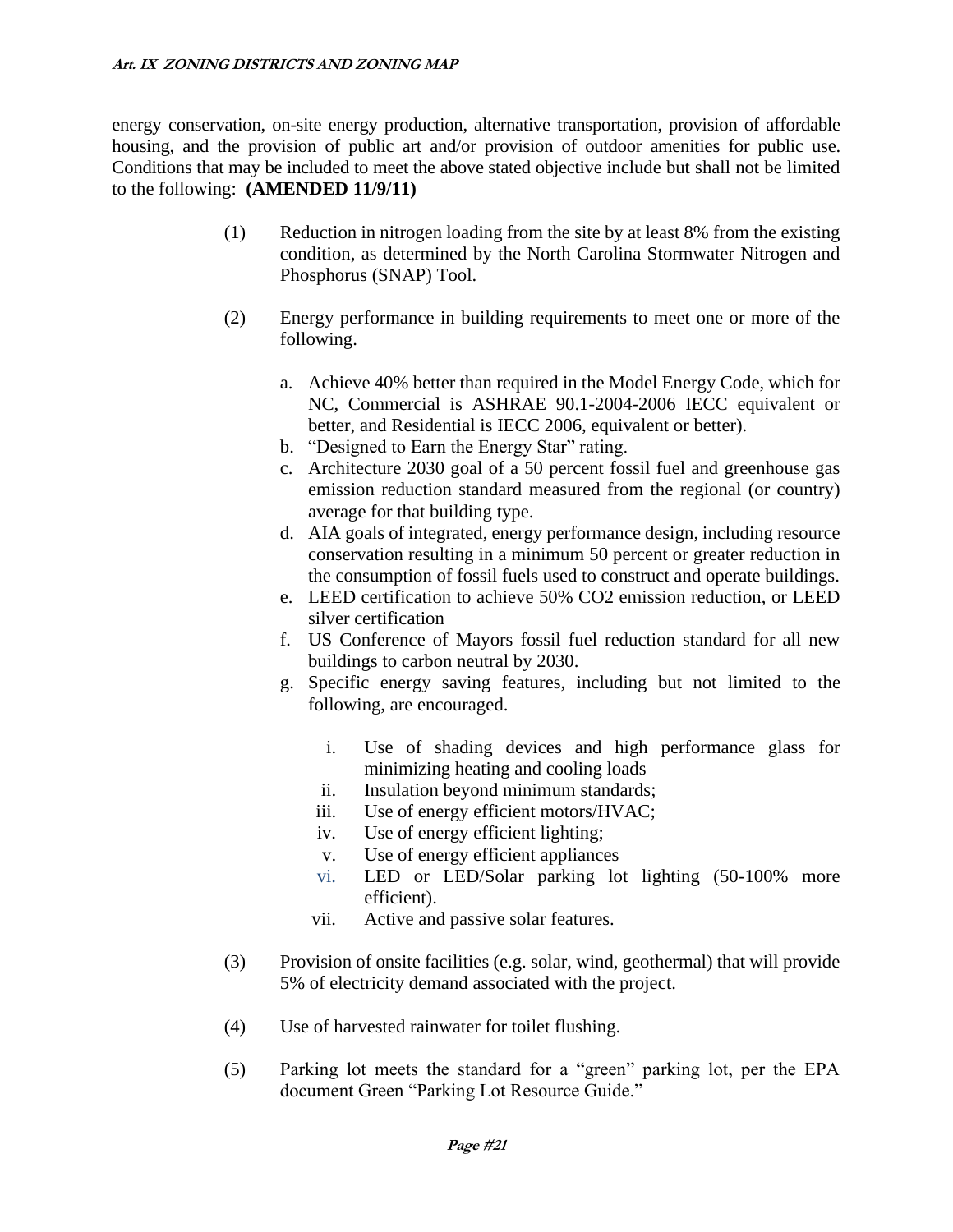- (6) Inclusion of Low Impact Development features.
- (7) Provision of covered bike parking sufficient to provide space for one space per every two residential units.
- (8) Provision of a safe, convenient, and connected internal street system or vehicle accommodation area designed to meet the needs of the expected number of motor vehicle, bicycle, pedestrian, and transit trips.
- (9) Inclusion of at least one (1) parking space for car sharing vehicles.
- (10) Provision of public art and/or outdoor amenities for public use.
- (11) Use of surface materials that reflect heat rather than absorb it.
- (12) Use of devices that shade at least 30% of south-facing and west-facing building facades.
- (13) Provision of affordable housing in accordance with Town policy.

(l) If a B-1(g) – CZ zoning district is created and, pursuant to subsection (k) of this section, a higher level of residential density than that otherwise permissible in B-1(g) zoning districts is approved for that district, then it shall be a requirement of such district that at least twenty percent (20%) of the total leasable or saleable floor area within all buildings located within such zoning district shall be designed for non-residential use. Occupancy permits may not be given for residential floor area if doing so would cause the ratio of residential floor area for which an occupancy permit has been issued to non-residential floor area for which an occupancy permit has been issued to exceed four to one (4:1). **(AMENDED 11/9/11)**

(m) For property that is zoned B-4-CZ, the Town Council may approve a special use permit-A that authorizes the tract to be divided into two or more lots, so long as (i) the application for the special use permit-A contains sufficient information to allow the Town Council to approve (and the Council does approve) such subdivision (including without limitation the street system, stormwater control system, open spaces, and all other common areas and facilities outside the boundaries of the subdivided lots) as well as the development of at least one of the lots within the subdivided tract, all in accordance with the applicable standards and requirements of this chapter (i.e. The subdivision and development of such lot(s) require no further review by the Council); and (ii) the application specifies (as a proposed condition on the CUP) the use or uses, maximum height, and maximum floor area of any structure(s) allowed on each lot for which the application does not provide sufficient information to allow development approval by the Council.(Amended 10/23/18)

> (1) Notwithstanding the provisions of subsection  $15-64(d)$ , with respect to lots for which the application for a special use permit-A for the entire tract does not provide sufficient information to allow development approval of such lots by the Council, the Council shall specify (by way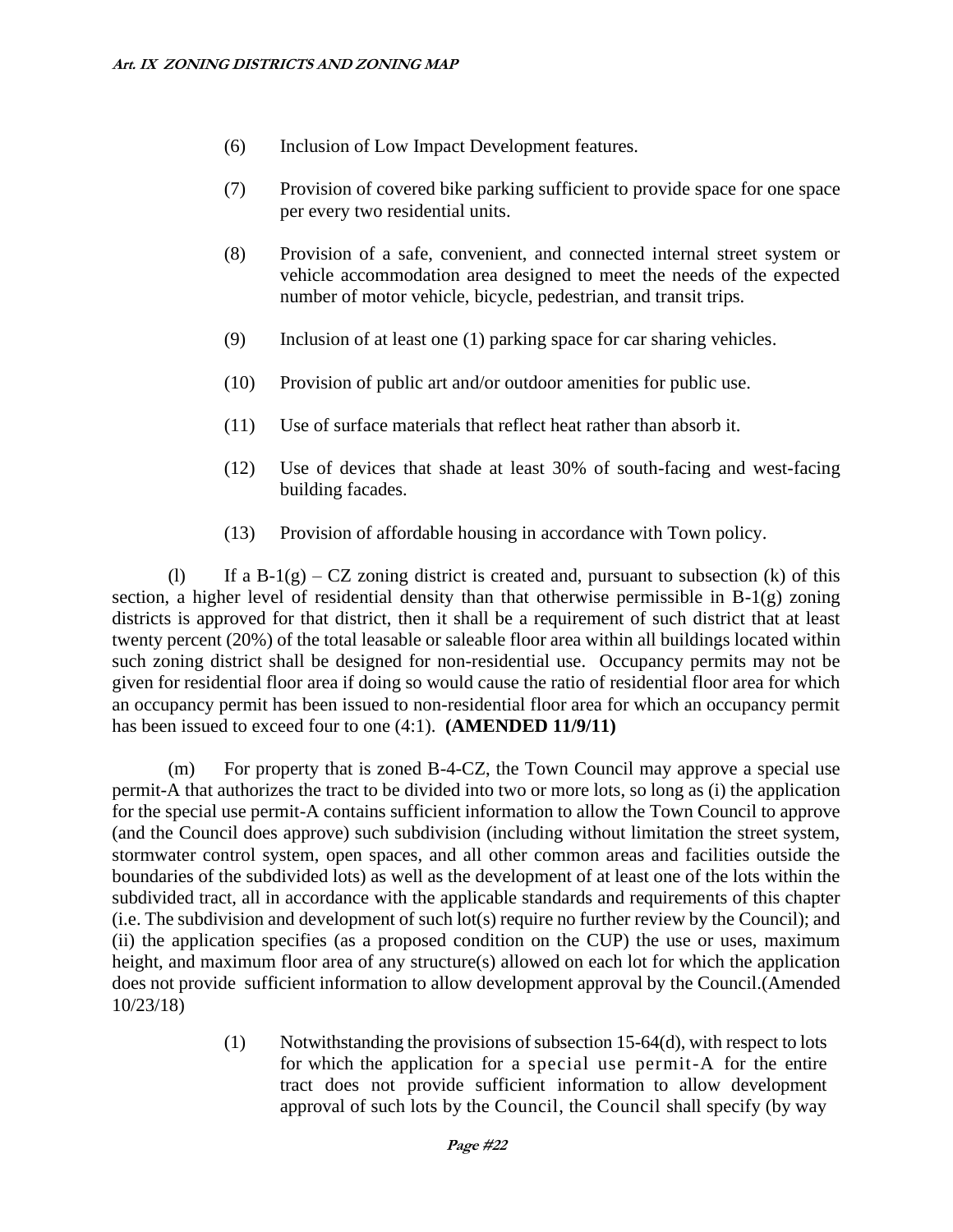of a condition upon the special use permit-A) whether development approval of such lots shall be regarded as an insignificant deviation or a minor modification, or shall require a new application. In making this determination, the Council shall consider the extent to which the initial special use permit-A imposes limitations on the use and design of each such lot beyond the minimum requirements of this section. The Council's determination as to the type of approval of such lots shall apply only to applications that are consistent with the permit previously approved by the Council. Such applications may be submitted by persons who have an interest (as described in Section 15- 48) only in such lots, rather than the developer of the entire tract zoned B-4-CZ.

(2) Except as provided in subdivision (1) above, the provisions of Section 15-64 and Subsection 15-141.4 shall apply to proposed changes to a special use permit-A issued in connection with a B-4-CZ rezoning.

(n) For property that is zoned M-3-CZ, pursuant to subsection  $15{\text -}141.4(c)(2)$  the following provisions shall apply.

- (1) If the Town Council concludes that a proposed development of property zoned M-3- CZ will contain site and building elements that will create a more vibrant and successful community and provide essential public infrastructure, the Council may approve a special use permit-A that allows up to a specified maximum percentage of the gross floor area of the development to be devoted to any combination of uses 8.100, 8.200, 8.500, 8.600, and 8.700. The specified maximum percentage of the gross floor area of the development that may be devoted to such uses shall be proportional to the extent to which the development provides site and building elements that exceed the basic requirements of this ordinance. Such site and building elements are intended to be selected from the following five areas: stormwater management and water conservation; substantial transportation improvement and alternative transportation enhancement; on-site energy production and energy conservation; creation of new and innovative light manufacturing operations; and the provision of public art and/or provision of outdoor amenities for public use.
- (2) The following relationships between site and building elements and uses are hereby deemed to satisfy the standard set forth in subdivision (1) of this subsection: (i) up to fifteen percent of the gross floor area of a development approved pursuant to this section may be devoted to any combination of uses 8.100, 8.200, 8.500, 8.600, and 8.700 if the development includes at least fifteen percent of the examples of performance measures from the five areas of site and building element categories set forth below; (ii) up to thirty percent of the gross floor area of a development approved pursuant to this section may be devoted to any combination of the foregoing uses if the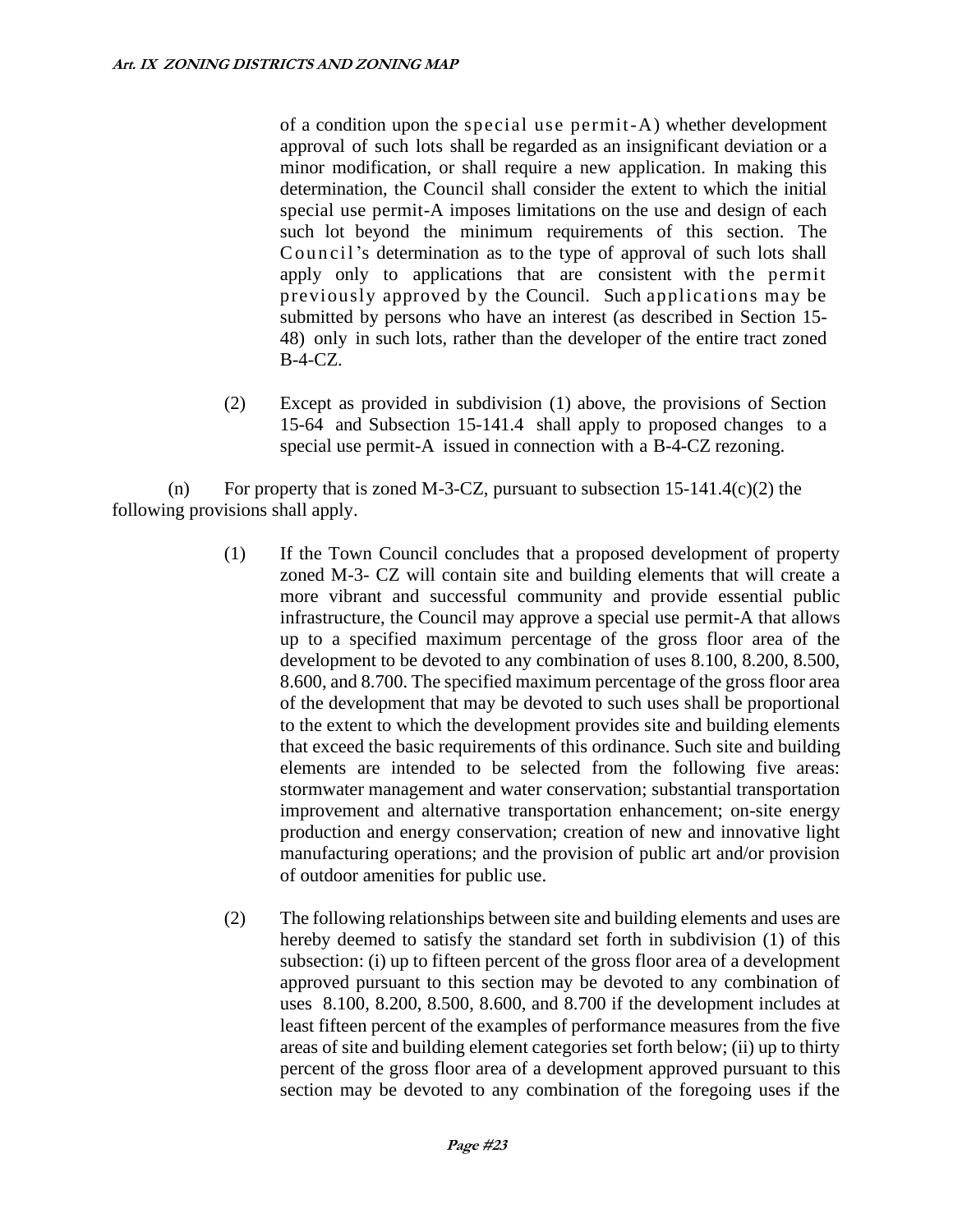development includes at least thirty percent of the examples of performance measures from the five areas of site and building element categories set forth below; and (iii) up to forty percent of the gross floor area of a development approved pursuant to this section may be devoted to any combination of the foregoing uses if the development includes at least forty percent of the examples of performance measures from the five areas of site and building element categories set forth below. In addition, the Council may allow up to forty percent of a development approved pursuant to this section to be devoted to any combination of the foregoing uses if it concludes that the development will be making a substantial enough investment in one or more of the performance measures listed below to satisfy the standard set forth in subdivision (1) of this subsection.

| <b>Site and</b><br><b>Building</b><br><b>Element</b><br><b>Categories</b>                           |     | <b>Examples of Performance Measures</b>                                                                                                                                                                                 |
|-----------------------------------------------------------------------------------------------------|-----|-------------------------------------------------------------------------------------------------------------------------------------------------------------------------------------------------------------------------|
| Stormwater<br>management<br>and Water<br>conservation                                               | 1)  | Substantial stormwater retrofits                                                                                                                                                                                        |
|                                                                                                     | 2)  | Reduction in nitrogen loading from the site by at least 8 percent<br>from the existing condition, as determined by the Jordan Lake<br><b>Accounting Tool</b>                                                            |
| Substantial<br>transportation<br>improvement<br>and<br>Alternative<br>transportation<br>enhancement | 3)  | Provision of a safe, convenient, and connected internal street<br>system or vehicle accommodation area designed to meet the needs<br>of the expected number of motor vehicle, bicycle, pedestrian, and<br>transit trips |
|                                                                                                     | 4)  | Substantial improvement to public infrastructure, such as<br>enhanced bicycle and pedestrian paths, or access to transit                                                                                                |
|                                                                                                     | 5)  | Construction of substantially improved site entrance, intersection                                                                                                                                                      |
| On-site<br>energy<br>production<br>and energy<br>conservation                                       | 6)  | Meets or exceeds standards for LEED Gold certification                                                                                                                                                                  |
|                                                                                                     | 7)  | Installation of active and passive solar features such as sufficient<br>solar arrays to account for 50 percent or more of the electrical<br>usage for the property                                                      |
|                                                                                                     | 8)  | Use of harvested rainwater for toilet flushing                                                                                                                                                                          |
|                                                                                                     | 9)  | Use of devices that shade at least 30 percent of south-facing and<br>west-facing building elevations                                                                                                                    |
|                                                                                                     | 10) | Use of low emissivity (low-e <sup>2</sup> ) windows along south-facing and<br>west-facing building elevations                                                                                                           |

#### **Performance Measures**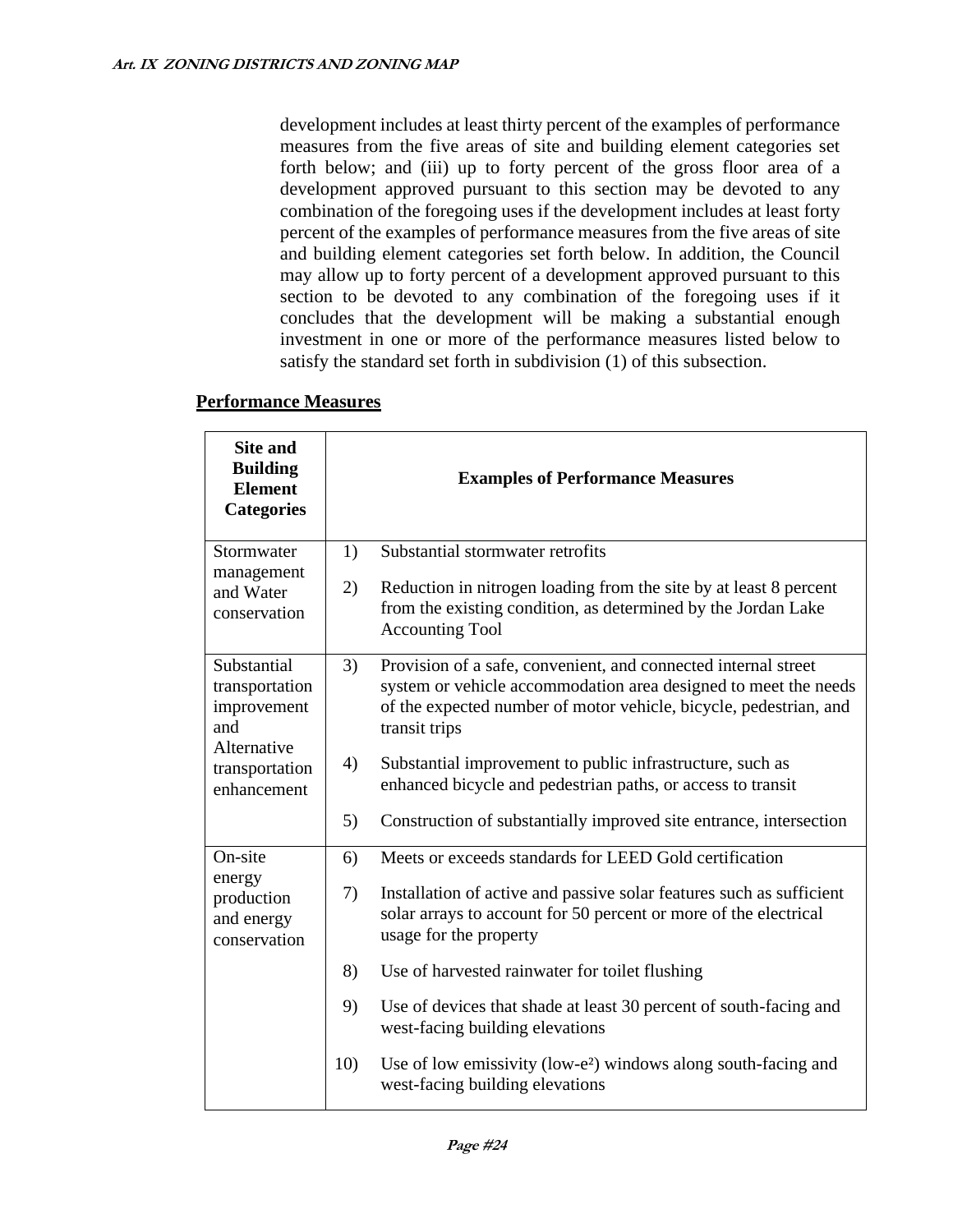|                                                                                                    | 11) | Installation of attic insulation that exceeds the current building<br>code R-value rating by 35 percent or greater                                                                                                                                                                                            |
|----------------------------------------------------------------------------------------------------|-----|---------------------------------------------------------------------------------------------------------------------------------------------------------------------------------------------------------------------------------------------------------------------------------------------------------------|
|                                                                                                    |     | 12) Use of geothermal heat system to serve the entire complex                                                                                                                                                                                                                                                 |
|                                                                                                    |     | 13) Use of LED fixtures for parking and street lights                                                                                                                                                                                                                                                         |
|                                                                                                    | 14) | Meets the Architecture 2030 goal of a 50 percent fossil fuel and<br>greenhouse gas emission reduction standard, measured from the<br>regional (or country) average for that building type or the US<br>Conference of Mayors fossil fuel reduction standard for all new<br>buildings to carbon neutral by 2030 |
| Creation of<br>new and<br>innovative<br>light<br>manufacturing<br>operations                       | 15) | The development of clean, innovative light manufacturing<br>operation(s) that creates employment for a more than ten workers                                                                                                                                                                                  |
|                                                                                                    | 16) | Incorporates technologies to reduce production waste by 50<br>percent or more                                                                                                                                                                                                                                 |
| The provision<br>of public art<br>and/or<br>provision of<br>outdoor<br>amenities for<br>public use | 17) | Outdoor amenities such as major public art                                                                                                                                                                                                                                                                    |
|                                                                                                    | 18) | Amphitheatre or outdoor theater, outdoor congregating/gathering<br>area                                                                                                                                                                                                                                       |
|                                                                                                    | 19) | Outdoor eating facilities                                                                                                                                                                                                                                                                                     |
|                                                                                                    | 20) | Outdoor tables with game surfaces, etc.                                                                                                                                                                                                                                                                       |

- (3) In approving a special use permit-A for a development of infill property zoned M-3-CZ, the Council may allow deviations from the otherwise applicable standards relating to public streets as follows:
	- a. The Council may approve a curb and gutter street having a right-of way of not less than 50 feet, travel lanes of not less than 11 feet, divided by a raised concrete median, with a two foot planting strip and a five foot sidewalk if the development provides a separate ten-foot wide paved bike path or shared-use path that constitutes a satisfactory alternative to a bike lane with the street right-of-way if the applicant can demonstrate that the proposed road will provide the functional equivalent to the required street classification standard for all modes of travel from the point of origin to the terminus at the property boundaries.
	- b. The Council may approve a street lighting system consisting of LED lights on 15 foot poles if satisfactory arrangements are made to ensure that all costs associated with the installation, operation, and maintenance of such poles and lights are borne by the developer or the developer's successor, and not the Town.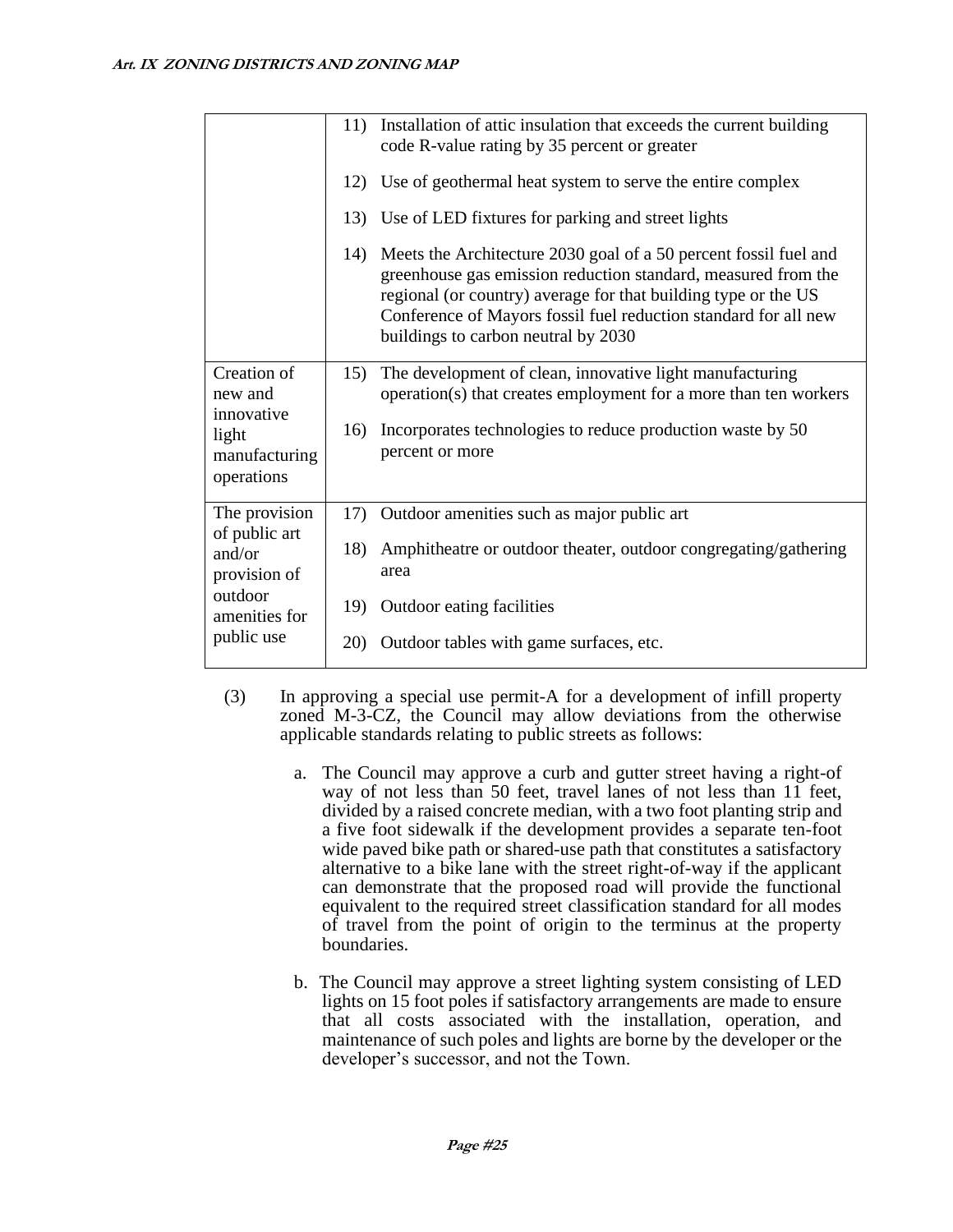c. The Council may approve a street tree planting plan that provides for the installation of fewer 6" caliper trees rather than the planting of more numerous 2" caliper trees required by Section 15-316.

### **Section 15-141.5 Site Specific, Flexible Zoning District. (AMENDED 6/21/16)**

(a) A site specific, flexible zoning district (FLX) may be established in accordance with the provisions of this section. The purpose of such a district is to establish detailed standards for alternative possibilities for the development of a specific tract of land, thereby facilitating the development of that property according to the demands of the market, but in a way that is consistent with sound planning and the promotion of the public health, safety, and welfare.

(b) To be considered for FLX zoning, a tract must (i) be at least twenty-five acres in size, (ii) be, as a whole, owned by or under control or option to be purchased by one or more individuals or entities, (iii) be located adjacent to a major arterial such that, when developed, the principal entrance to such development will be from that arterial, (iv) have been the subject of a site specific planning study by the Town to determine the most appropriate potential development options for such tract. As used herein, the term "site specific planning study" shall mean a collaborative programmatic and design study for the site performed either by, or with the participation of the Town and input from one or more workshops, which shall result in a narrative report and conceptual master plan describing in general terms how the site might be developed and how the conceptual master plan corresponds to and addresses applicable components of all town plans for the area, and applicable conditions, and (v) be located in an area that is subject to an adopted small area plan.

- (1) If the Town receives a request for FLX zoning for a tract that has not been the subject of a site specific planning study as described in Subsection (b)(iv) above, the Planning Director shall present to the Town Council a proposal for undertaking such a study before accepting a formal application for the rezoning. If the Town Council accepts the proposal, the site specific planning study shall proceed as described in the following subsections, or as otherwise directed by the Council.
	- a. The site specific planning study shall be structured as a charrette of a minimum of one day in duration, or more as determined by the Council.
	- b. The Town shall contract a design professional, with no ties to the applicant, to conduct the charrette. The Town may also contract with a qualified facilitator to oversee the charrette process and final reports prepared from the charrette process.
	- c. Participation shall include representatives from advisory boards, neighbors, and members of the public.
	- d. Notice of the date of the charrette will be mailed to residents and property owners within 1000 feet of the subject property, published in the newspaper as well and any other means the Town deems suitable.
- (2) Findings from the site specific planning study report, or narrative, and site plan(s) shall be presented to the Town Council. Subsequent requests for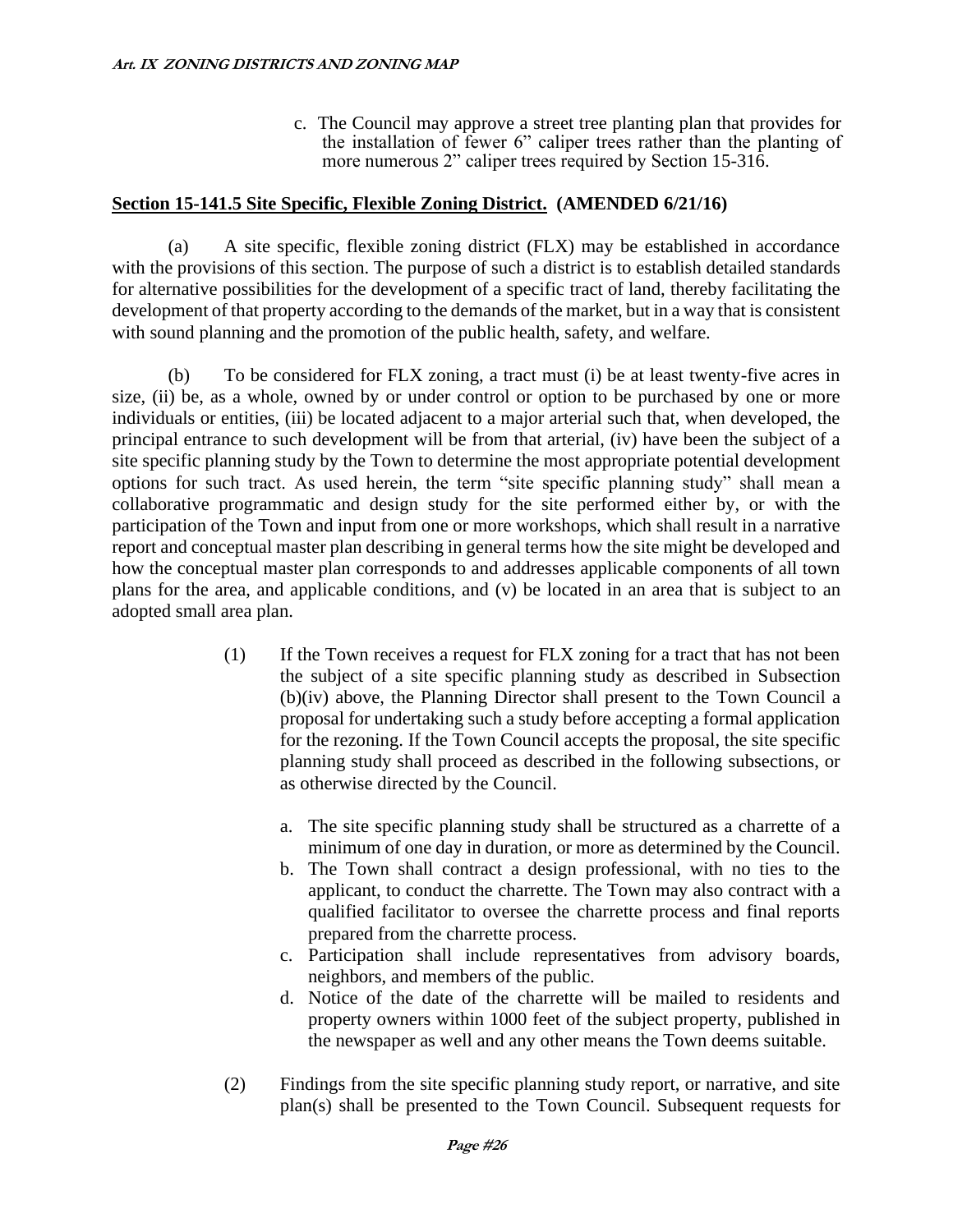FLX zoning shall demonstrate compliance with the findings from the site specific planning study.

- (3) If more than five years have elapsed since the findings from the site specific planning study were presented to the Council and the circumstances relating to the study have substantially changed, the Council may request an update to the study before accepting a request for FLX zoning. Examples of substantial changes in circumstances include but are not limited to: annexation, some or all of the tracts has been subject to a rezoning, unrelated to the FLX district, that increases residential density or changes the types of uses, (i.e. residential to commercial), development on surrounding properties has changed the character or capacity of existing infrastructure.
- (c) A FLX zoning district shall address the following:
	- (1) The types of uses that are permissible within the FLX district, along with a maximum (and if applicable, a minimum) percentage of the gross land area that will be devoted to each such use. The description of uses may be in reference to the use classification numbers set forth in the Table of Permissible Uses, or the uses may otherwise be described. The district regulations may also establish density or intensity limitations (expressed in terms of a maximum and/or, if applicable, a minimum number of dwelling units or square feet of building floor area, and applicable ratios, if any if different types of uses within the district).
	- (2) The dimensional restrictions (building height, minimum lot size, setbacks) that shall apply throughout the district. Different restrictions may apply to different portions of the district, depending on the uses located therein. The dimensional restrictions may be described by reference to those applicable within particular zoning districts, or otherwise.
	- (3) Any limitations on the areas within the district where particular types of uses may be allowed.
	- (4) Any architectural standards that will apply to all or designated portions of the district.
	- (5) Any limitations on the timing or sequence of development of various portions of the district.
	- (6) The location of entrances to and exits from the tract zoned FLX.
	- (7) The manner in which the development of the property will comply with the stormwater requirements set forth in Article XVI, Part II. All developed lots within the district shall be subject to these standards, regardless of the amount of land disturbance, but the FLX district may allow the necessary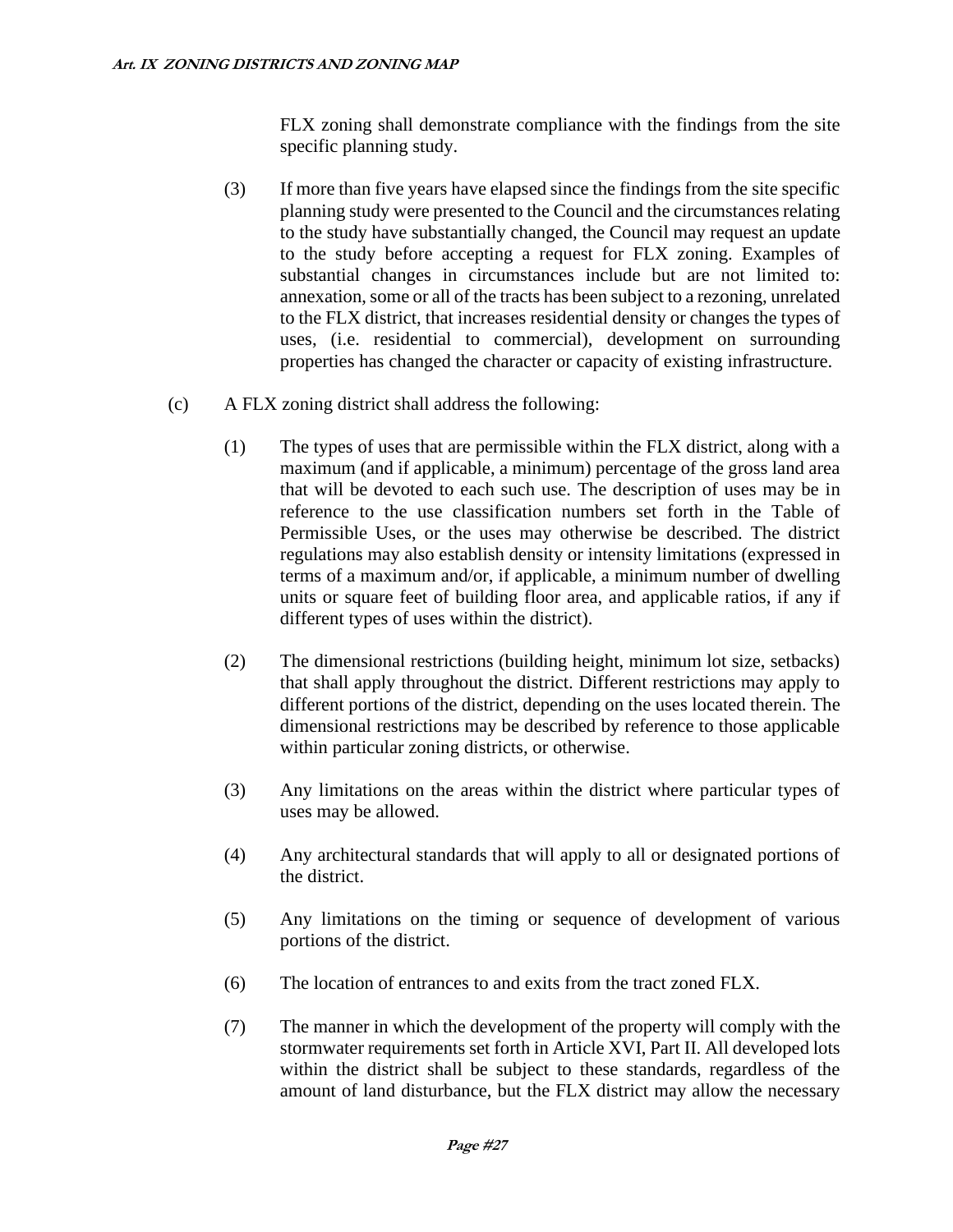stormwater treatment facilities to be constructed to meet these standards on a lot by lot basis, or some other basis that provides effective and efficient treatment for all new construction.

- (8) Any limitations on the location or design of parking lots and facilities.
- (9) Specifications and standards for the internal circulation system serving vehicular and pedestrian traffic, including a statement as to whether such facilities will be dedicated to the Town.
- (10) All infrastructure improvements proposed to be constructed in conjunction with the development of the property zoned FLX (including but not limited to improvements to adjoining streets) together with a schedule that links construction of such improvements to the development of the property.
- (10A) A traffic impact analysis of the FLX zone, including a phase plan or schedule of improvements along with a description of thresholds to require improvements.
- (11) The extent to which, and the manner in which, development within the tract zoned FLX will be required to meet the goals of Low Impact Design and or exceed the standards for LEED gold certification.

(d) Development of any lot within a FLX zoning district shall require a zoning permit (and a sign permit if applicable), but not a special use permit.

(e) All relevant provisions of the Land Use Ordinance shall apply except to the extent that such provisions are superseded by the provisions of this section or any FLX district established pursuant to this section. In the case of conflict, the provisions of this ordinance or of the specific FLX district ordinance for the tract shall apply.

(f) A text amendment establishing a FLX district as well as a map amendment applying such district to a particular tract shall be initiated and processed in accordance with the following provisions:

> (1) The owner of property who wishes to have such property zoned FLX shall submit a written request to the Town Council, identifying the subject property and explaining why the property is a good candidate for FLX zoning. This written request shall include or attach (i) relevant documents (i.e. narrative, and site plan(s) and a list of proposed conditions which may be in the form of written statements, graphic illustrations, or any combination thereof) that describe the results of the site specific planning process referred to in subsection (b)(iv) above, and (ii) an explanation as to why and how the proposed district is consistent with the Northern Study Area Plan, or if the property is not located within the Northern Study Area, such other plans or policies as may be applicable. The Council may, in its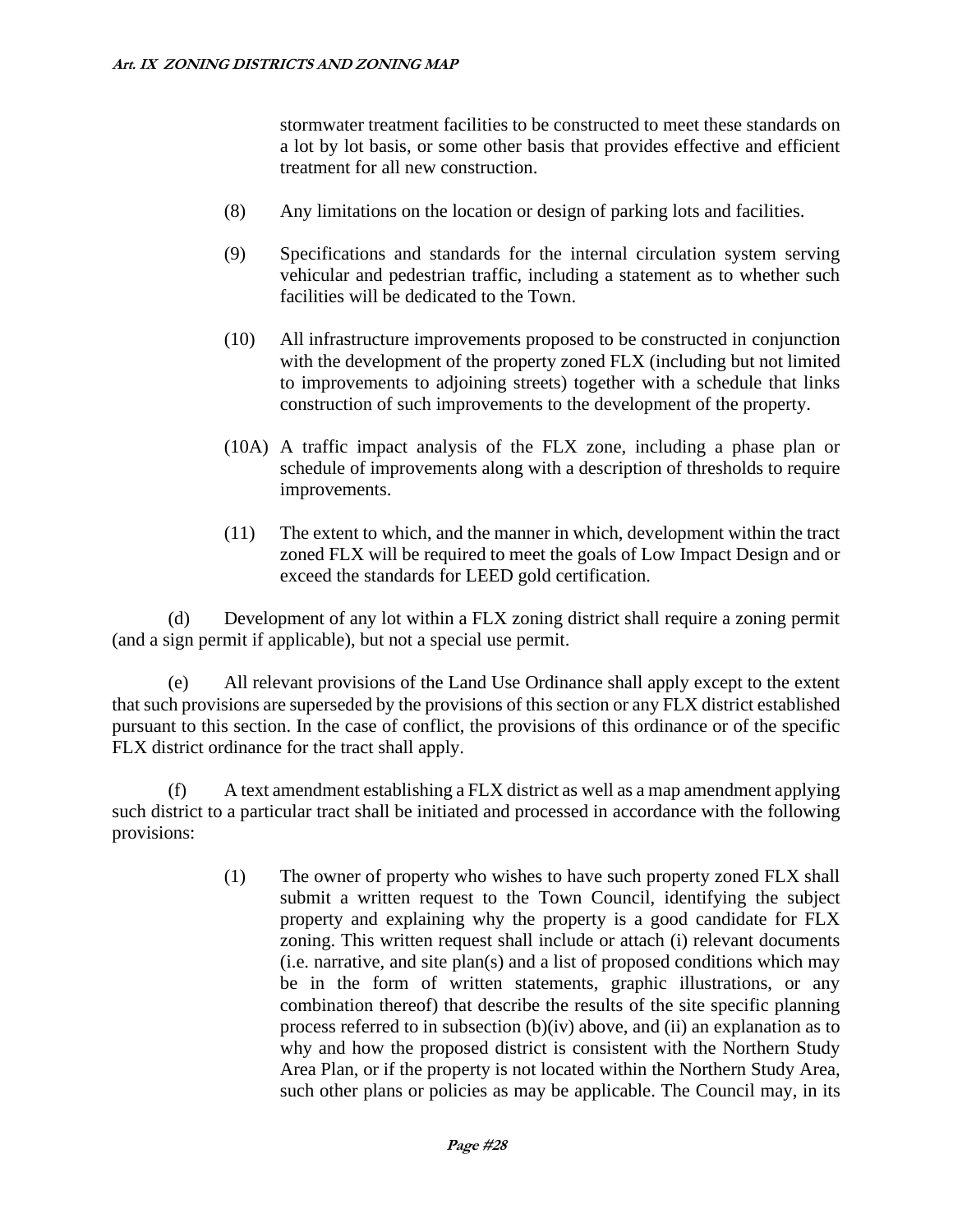discretion, summarily deny the request or direct the town attorney and planning staff to work with the property owner to develop an ordinance pursuant to this section that establishes an appropriate FLX district and that applies this district to such property.

- (2) Once an ordinance has been drafted as provided in subdivision  $(f)(1)$ , such ordinance shall be processed in accordance with the provisions of Article XX of this chapter applicable to ordinance amendments initiated by the town administration, except that (i) a preliminary draft of the ordinance, including a concept plan shall be presented to the planning board, Transportation Advisory Board, Environmental Advisory Board, Appearance Commission, Economic Sustainability Commission, and Northern Transition Area Advisory Committee (and other advisory boards to which the Town Council may refer the draft) prior to the ordinance being referred to the Town Council to establish a date for the legally required public hearing on the ordinance; (ii) at the time the Town Council directs that an ordinance be drafted in accordance with subsection  $(f)(1)$  above, the Council may establish such additional processes as deemed necessary to ensure that the public has an adequate opportunity for input into the proposed FLX district, and (iii) no property shall be rezoned FLX without the consent of the property owner (which consent may be withdrawn at any time before the adoption of the ordinance establishing the FLX district). The text and the map amendment may be processed simultaneously.
- (3) Amendments to a FLX district shall be initiated and processed in the same manner as the initial ordinance, except that, if the planning staff determines that a proposed amendment has no substantial impact on neighboring properties, the general public, or those intended to occupy the site zoned FLX, the staff may forward the requested amendment to the Council as provided in subsection  $15-321(c)(2)$ . In such case, the Council may (i) decline to call for a public hearing on the proposed amendment, thereby rejecting it; (ii) establish a date for a public hearing on the proposed amendment in accordance with the procedures applicable to any other zoning amendment; or (iii) direct that additional processes be followed to obtain additional public input on the proposal before setting a date for the legally required public hearing.

(g) Property within a FLX district may be subdivided according to the provisions of this chapter applicable to minor subdivisions, even if such subdivision involves the creation of more than a total of four lots or the creation of a new public street.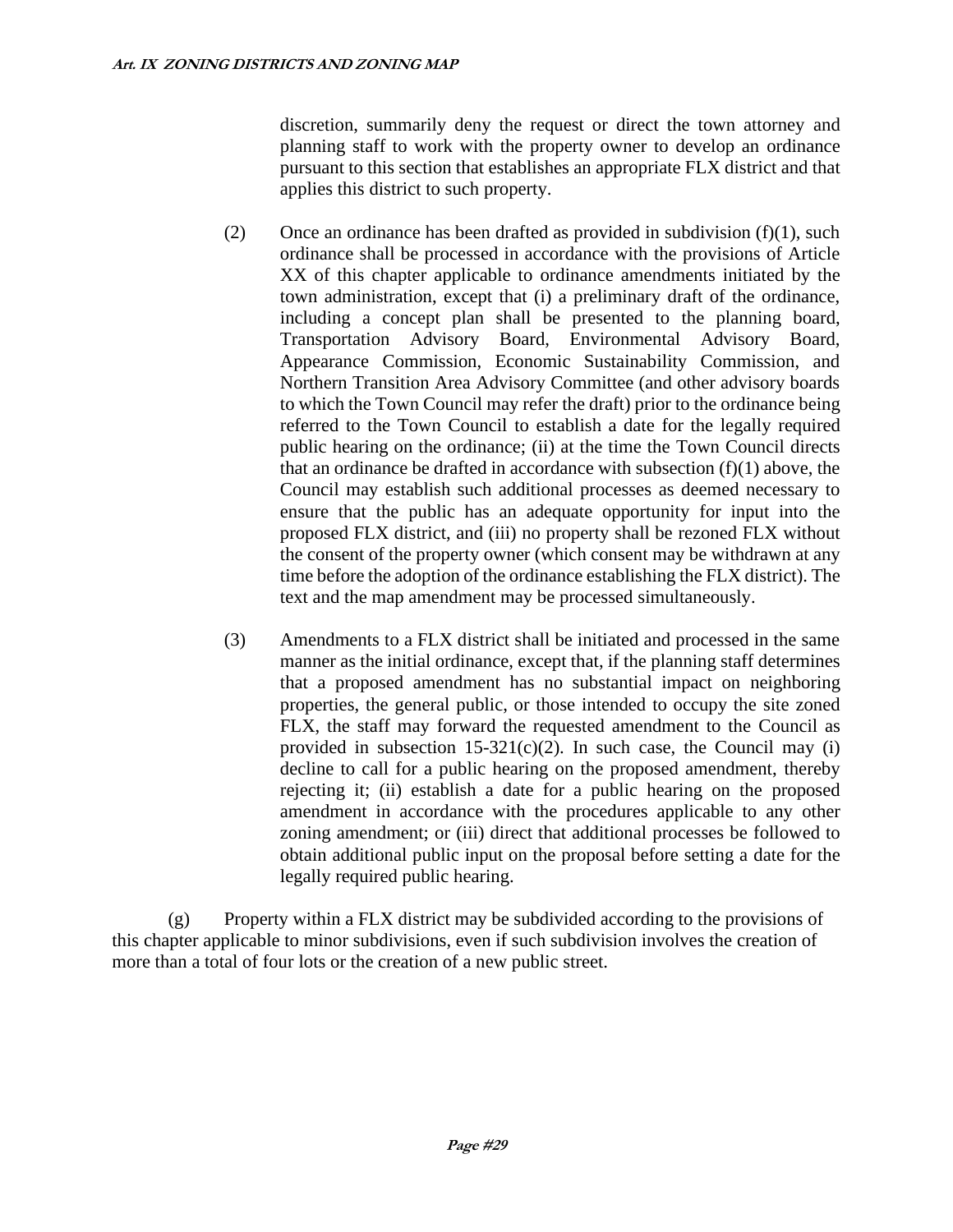# **PART II. ZONING MAP Section 15-142 Official Zoning Map.**

(a) There shall be a map known and designated as the Official Zoning Map, which shall show the boundaries of all zoning districts within the town's planning jurisdiction. This map shall be drawn on acetate or other durable material from which prints can be made, shall be dated, and shall be kept in the planning department.

(b) The Official Zoning Map dated April 1973 is adopted and incorporated herein by reference. Amendments to this map shall be made and posted in accordance with Section 15-143.

(c) Should the Official Zoning Map be lost, destroyed, or damaged, the administrator may have a new map drawn on acetate or other durable material from which prints can be made. No further authorization or action is required so long as no district boundaries are changed in this process.

#### **Section 15-143 Amendments to Official Zoning Map.** (**AMENDED 4/27/10; 10/26/10; 9/24/13)**

(a) Amendments to the Official Zoning Map are accomplished using the same procedures that apply to other amendments to this chapter, as set forth in Article XX.

(b) The administrator shall update the Official Zoning Map as soon as possible after amendments to it are adopted by the Town Council. Upon entering any such amendments to the map, the administrator shall change the date of the map to indicate its latest revision. New prints of the updated map may then be issued.

(c) No unauthorized person may alter or modify the Official Zoning Map.

(d) The planning department shall keep copies of superseded prints of the zoning map for historical reference.

# **Section 15-143.4 Downtown Neighborhood Protection Overlay District. (AMENDED 8/23/05)**

(a) There is hereby created a Downtown Neighborhood Protection (DNP) Overlay District. The purpose of this district is to establish special height, setback, and design requirements applicable to lots in certain commercially zoned downtown areas where such lots abut or are directly across the street from residentially zoned properties.

(b) Because the DNP district is an overlay district, properties within this district are subject to the regulations applicable to the underlying district except as those regulations are modified or superseded by the requirements of the DNP district. The requirements of the DNP district are set forth in Section 15-185.1 of this chapter.

# **Section 15-143.5 Lloyd/Broad Overlay District. (AMENDED 6/26/2018)**